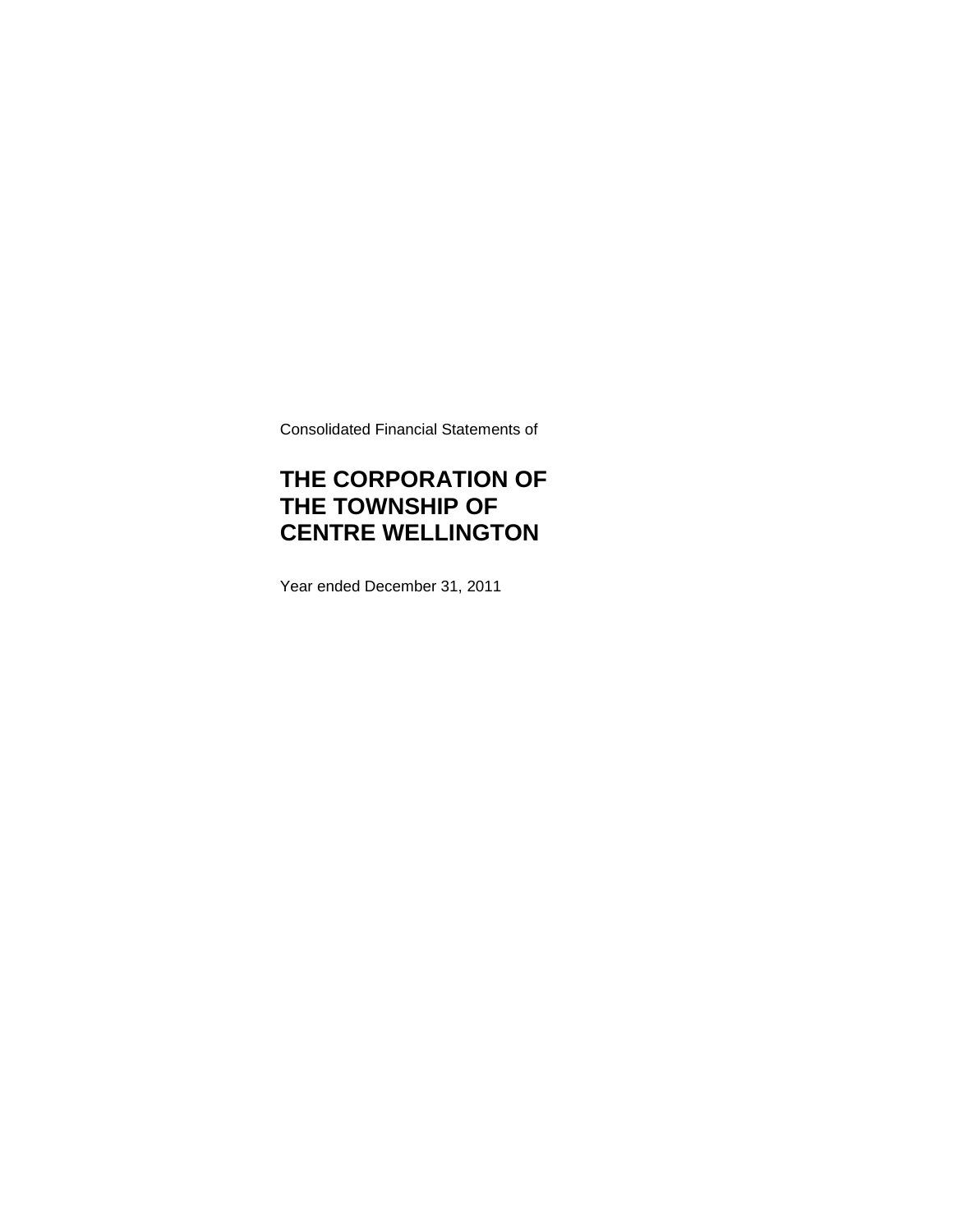## **THE CORPORATION OF THE TOWNSHIP OF CENTRE WELLINGTON Index to Financial Statements**

**For the year ended December 31, 2011**

### **Consolidated Financial Statements**

## **Trust Fund Financial Statements**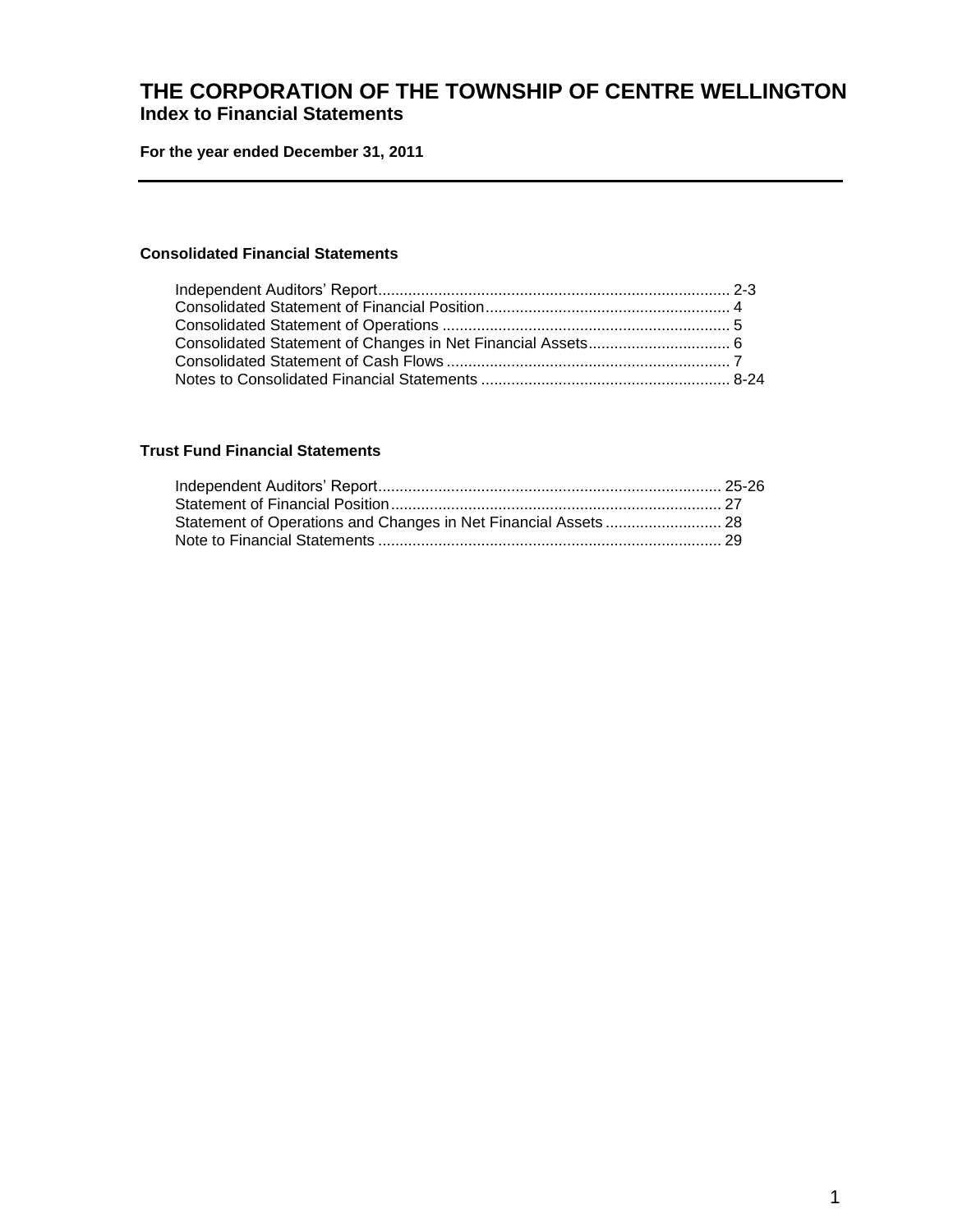

**KPMG LLP** Telephone 519-747-8800 **Chartered Accountants** Fax 519-747-8830 115 King Street South, 2<sup>nd</sup> Floor **Internet** www.kpmg.ca Waterloo ON N2J 5A3

# **INDEPENDENT AUDITORS' REPORT**

To the Members of Council, Inhabitants and Ratepayers of The Corporation of the Township of Centre Wellington

We have audited the accompanying consolidated financial statements of Corporation of the Township of Centre Wellington (''the Entity''), which comprise the financial position as at December 31, 2011, and the statements of operations, changes in net financial assets, and cash flows for the year then ended, and a summary of significant accounting policies and other explanatory information.

## *Management's Responsibility for the Consolidated Financial Statements*

Management is responsible for the preparation and fair presentation of these consolidated financial statements in accordance with Canadian generally accepted accounting principles, and for such internal control as management determines is necessary to enable the preparation of consolidated financial statements that are free from material misstatement, whether due to fraud or error.

#### *Auditors' Responsibility*

Our responsibility is to express an opinion on these consolidated financial statements based on our audit. We conducted our audit in accordance with Canadian generally accepted auditing standards. Those standards require that we comply with ethical requirements and plan and perform an audit to obtain reasonable assurance about whether the consolidated financial statements are free from material misstatement.

An audit involves performing procedures to obtain audit evidence about the amounts and disclosures in the consolidated financial statements. The procedures selected depend on our judgment, including the assessment of the risks of material misstatement of the consolidated financial statements, whether due to fraud or error. In making those risk assessments, the auditor considers internal control relevant to the Entity's preparation and fair presentation of the consolidated financial statements in order to design audit procedures that are appropriate in the circumstances, but not for the purpose of expressing an opinion on the effectiveness of the entity's internal control. An audit also includes evaluating the appropriateness of accounting policies used and the reasonableness of accounting estimates made by management, as well as evaluating the overall presentation of the consolidated financial statements.

We believe that the audit evidence we have obtained is sufficient and appropriate to provide a basis for our audit opinion.

> KPMG LLP, is a Canadian limited liability partnership and a member firm of the KPMG network of independent member firms affiliated with KPMG International Cooperative ("KPMG International"), a Swiss entity. KPMG Canada provides services to KPMG LLP.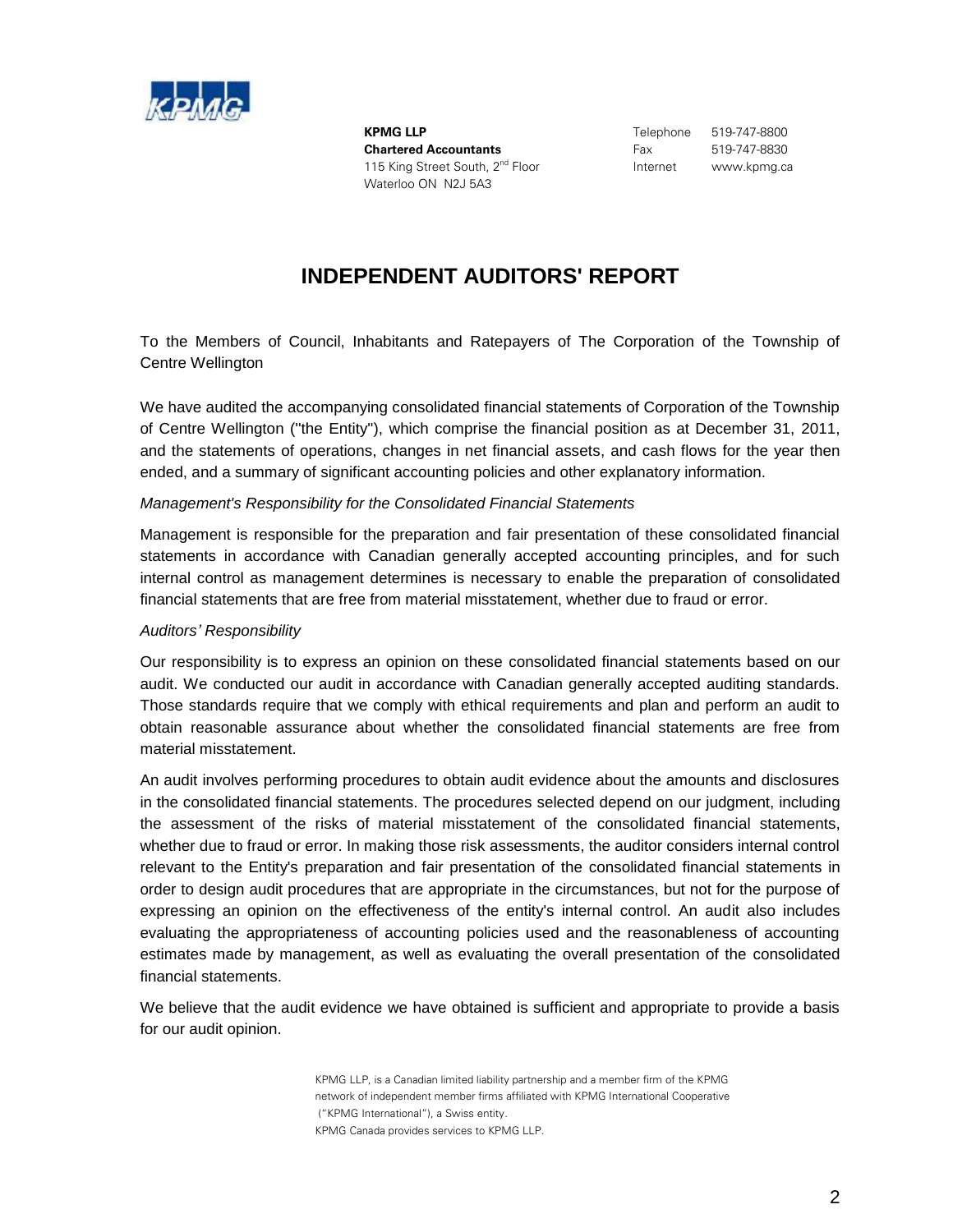

## *Opinion*

In our opinion, the consolidated financial statements present fairly, in all material respects, the financial position of Corporation of the Township of Centre Wellington as at December 31, 2011, and the results of its operations changes in net financial assets and its cash flows for the year then ended in accordance with Canadian generally accepted accounting principles.

 $KPMG$  14P

Chartered Accountants, Licensed Public Accountants

July 16, 2012 Waterloo, Canada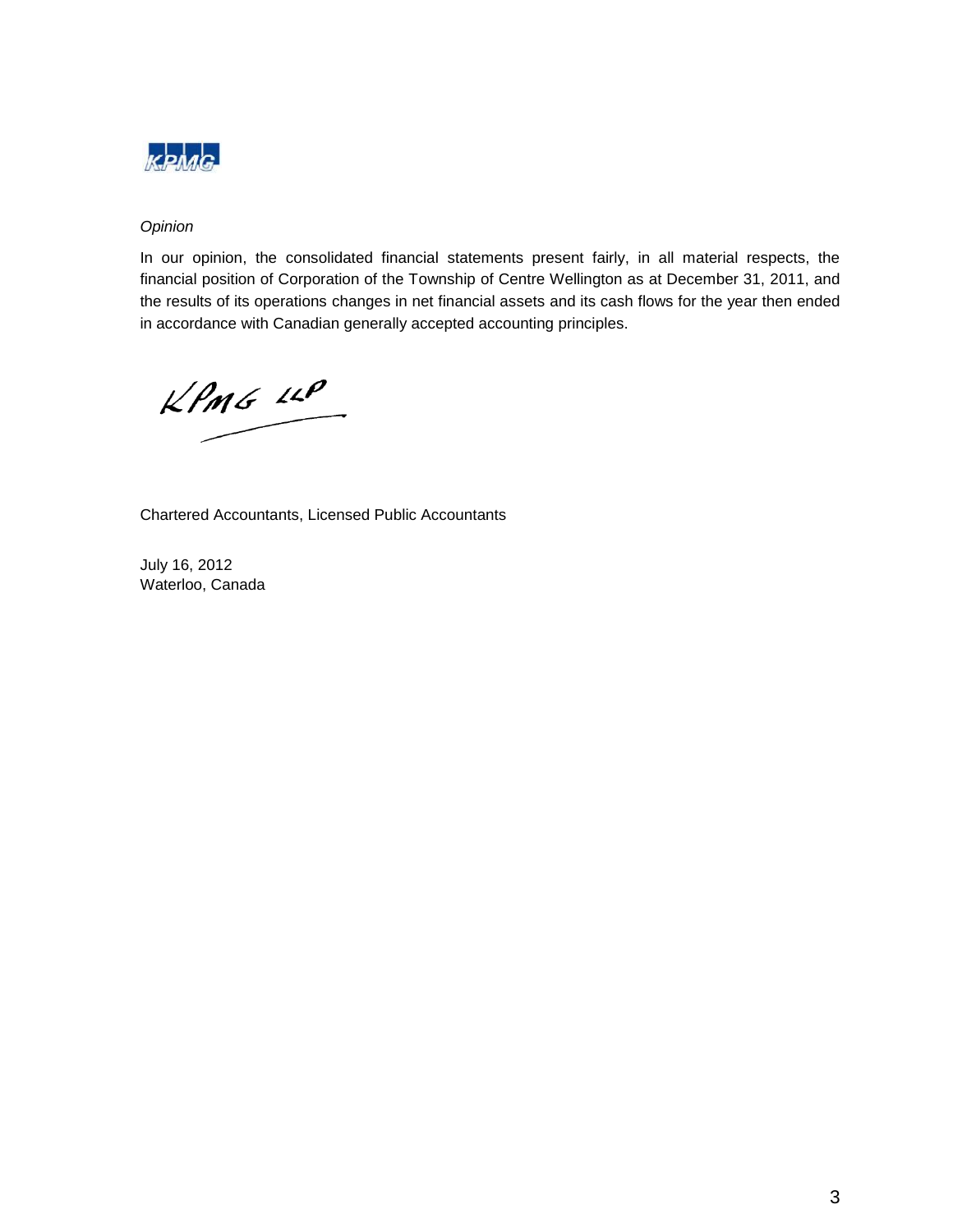Consolidated Statement of Financial Position

December 31, 2011, with comparative figures for 2010

|                                                      | 2011             | 2010             |
|------------------------------------------------------|------------------|------------------|
| <b>Financial Assets</b>                              |                  |                  |
| Cash (note 5)                                        | \$<br>18,174,777 | 24,676,813<br>\$ |
| Short-term investments (note 6)                      | 11,037,208       | 4,031,019        |
| Taxes receivable                                     | 2,649,820        | 3,252,314        |
| Accounts receivable                                  | 5,691,827        | 6,156,407        |
| Long-term receivables (note 7)                       | 1,331,587        | 1,381,201        |
| Investment in Centre Wellington Energy Inc. (note 9) | 13,716,317       | 13,604,637       |
| <b>Total financial assets</b>                        | 52,601,536       | 53,102,391       |
| <b>Financial Liabilities</b>                         |                  |                  |
| Accounts payable and accrued liabilities             | 2,796,670        | 2,878,968        |
| Other current liabilities                            | 107,796          | 140,247          |
| Deferred revenue (note 12)                           | 9,301,442        | 6,890,277        |
| Employee future benefits (note 14)                   | 462,930          | 438,772          |
| Net long-term liabilities (note 8)                   | 14,180,278       | 15,323,399       |
| <b>Total financial liabilities</b>                   | 26,849,116       | 25,671,663       |
| Net financial assets                                 | 25,752,420       | 27,430,728       |
| <b>Non-Financial Assets</b>                          |                  |                  |
| Tangible capital assets (note 13)                    | 182,748,137      | 176,870,173      |
| Inventories of supplies                              | 57,139           | 52,912           |
| Prepaid expenses                                     | 25,411           | 22,021           |
|                                                      | 182,830,687      | 176,945,106      |
| Contingencies and commitments (note 4)               |                  |                  |
| Accumulated surplus (note 15)                        | \$208,583,107    | \$204,375,834    |
|                                                      |                  |                  |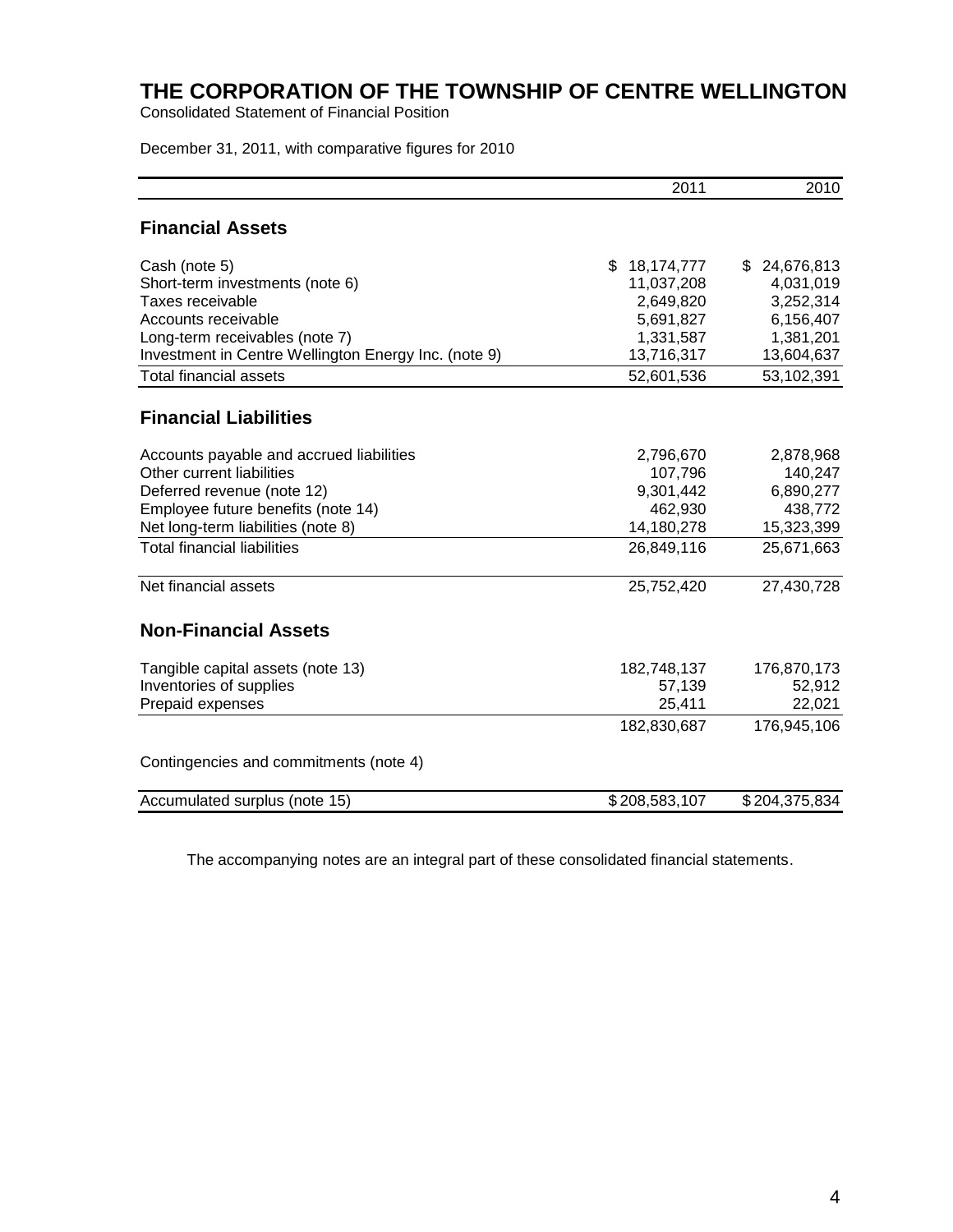Consolidated Statement of Operations

|                                        | <b>Budget</b><br>2011 | Actual<br>2011  | Actual<br>2010  |
|----------------------------------------|-----------------------|-----------------|-----------------|
|                                        | (unaudited)           |                 |                 |
| Revenue:                               |                       |                 |                 |
| Net taxation                           | \$<br>9,826,410       | \$<br>9,822,409 | \$<br>9,493,699 |
| Government transfers:                  |                       |                 |                 |
| Provincial                             | 1,230,300             | 1,808,392       | 2,960,460       |
| Federal                                | 993,000               | 2,200,793       | 3,395,283       |
| Municipal                              | 129,500               | 1,125,283       | 422,003         |
| Development charges earned             | 47,635                | 1,396,280       | 2,106,562       |
| Licenses and permits                   | 771,500               | 914,496         | 781,238         |
| Fees, rents and concessions            | 9,204,030             | 9,495,514       | 9,508,611       |
| Penalties and interest on taxes        | 320,000               | 401,990         | 390,643         |
| Interest, donations and other          | 806,500               | 1,007,230       | 1,246,319       |
| Equity earnings from Centre Wellington |                       |                 |                 |
| Energy Inc. (note 9)                   |                       | 111,680         | 318,360         |
| Developer contributions                | 276,300               | 687,027         | 217,692         |
| Gaming revenue (note 11)               | 1,950,000             | 2,220,916       | 2,202,954       |
| Gain (loss) on disposal of tangible    |                       |                 |                 |
| capital assets                         |                       | 106,883         | (189, 718)      |
| Total revenue                          | 25,555,175            | 31,298,893      | 32,854,106      |
| Expenses:                              |                       |                 |                 |
| General government                     | 2,451,437             | 2,800,348       | 2,738,159       |
| Protection to persons and property     | 2,366,496             | 2,448,106       | 2,397,109       |
| <b>Transportation services</b>         | 4,575,100             | 9,009,178       | 8,234,581       |
| <b>Environmental services</b>          | 5,203,713             | 6,482,492       | 5,783,632       |
| <b>Health services</b>                 | 171,000               | 167,696         | 151,236         |
| Social and family services             | 368,659               | 411,905         | 369,710         |
| Recreation and cultural services       | 4,242,492             | 4,894,504       | 4,686,727       |
| Planning and development               | 815,680               | 877,391         | 921,220         |
| <b>Total expenses</b>                  | 20,194,577            | 27,091,620      | 25,282,374      |
|                                        |                       |                 |                 |
| Annual surplus                         | 5,360,598             | 4,207,273       | 7,571,732       |
| Accumulated surplus, beginning of year | 204,375,834           | 204,375,834     | 196,804,102     |
| Accumulated surplus, end of year       | \$209,736,432         | \$208,583,107   | \$204,375,834   |

Year ended December 31, 2011 with comparative figures for 2010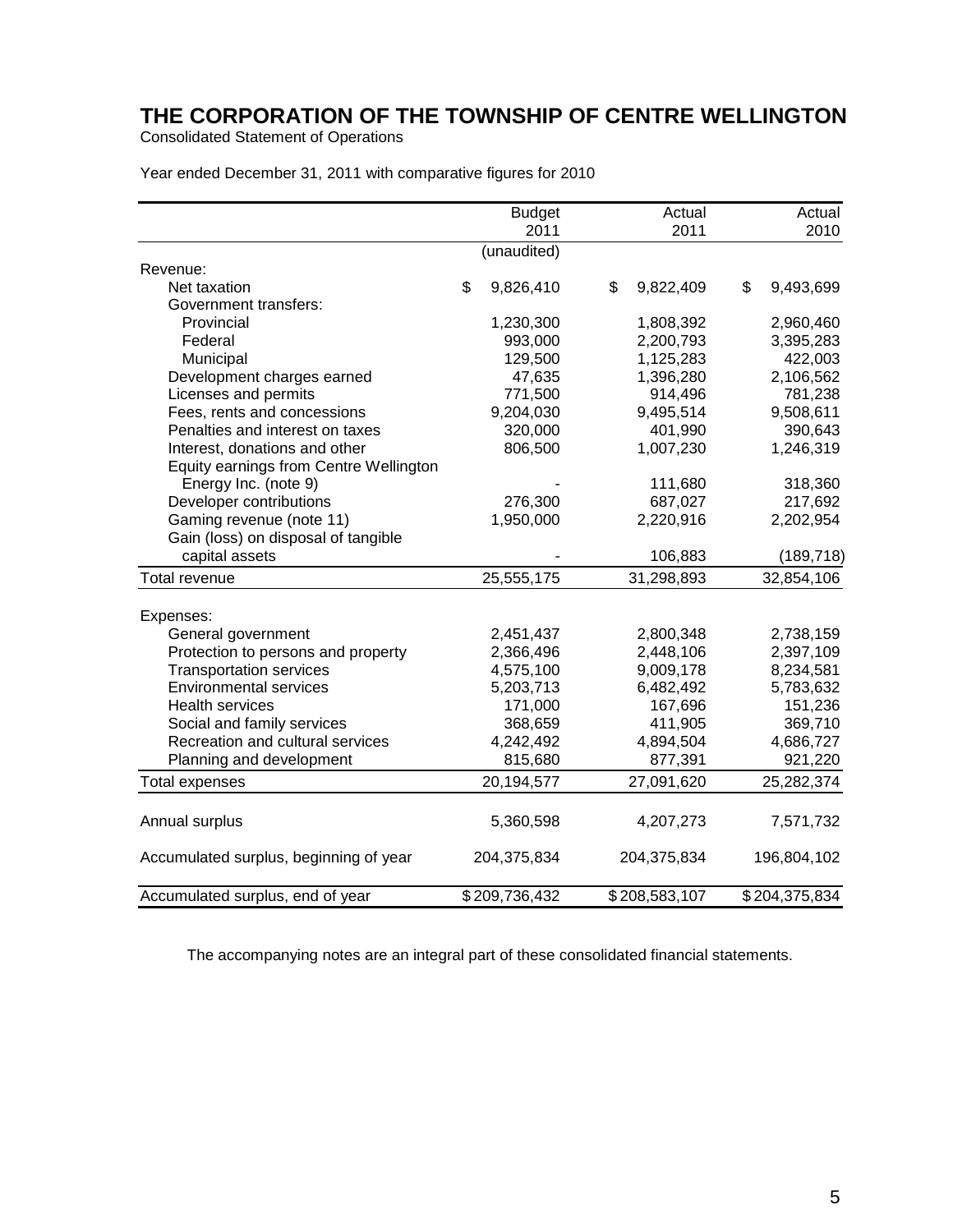Consolidated Statement of Changes in Net Financial Assets

Year ended December 31, 2011, with comparative figures for 2010

|                                                               | 2011             | 2010             |
|---------------------------------------------------------------|------------------|------------------|
| Annual surplus                                                | \$<br>4,207,273  | \$<br>7,571,732  |
| Acquisition of tangible capital assets, including contributed |                  |                  |
| tangible capital assets                                       | (12, 849, 780)   | (14, 752, 107)   |
| Amortization of tangible capital assets                       | 6,831,494        | 6,453,185        |
| Loss (gain) on disposal of tangible capital assets            | (106, 883)       | 189,718          |
| Proceeds on sale of tangible capital assets                   | 247,205          | 58,688           |
|                                                               | (1,670,691)      | (478, 784)       |
| Acquisition of inventories of supplies                        | (57, 139)        | (52, 912)        |
| Acquisition of prepaid expenses                               | (25, 411)        | (22, 021)        |
| Consumption of inventories of supplies                        | 52,912           | 52,705           |
| Use of prepaid expenses                                       | 22,021           | 8,724            |
| Change in net financial assets                                | (1,678,308)      | (492,288)        |
| Net financial assets, beginning of year                       | 27,430,728       | 27,923,016       |
| Net financial assets, end of year                             | 25,752,420<br>\$ | \$<br>27,430,728 |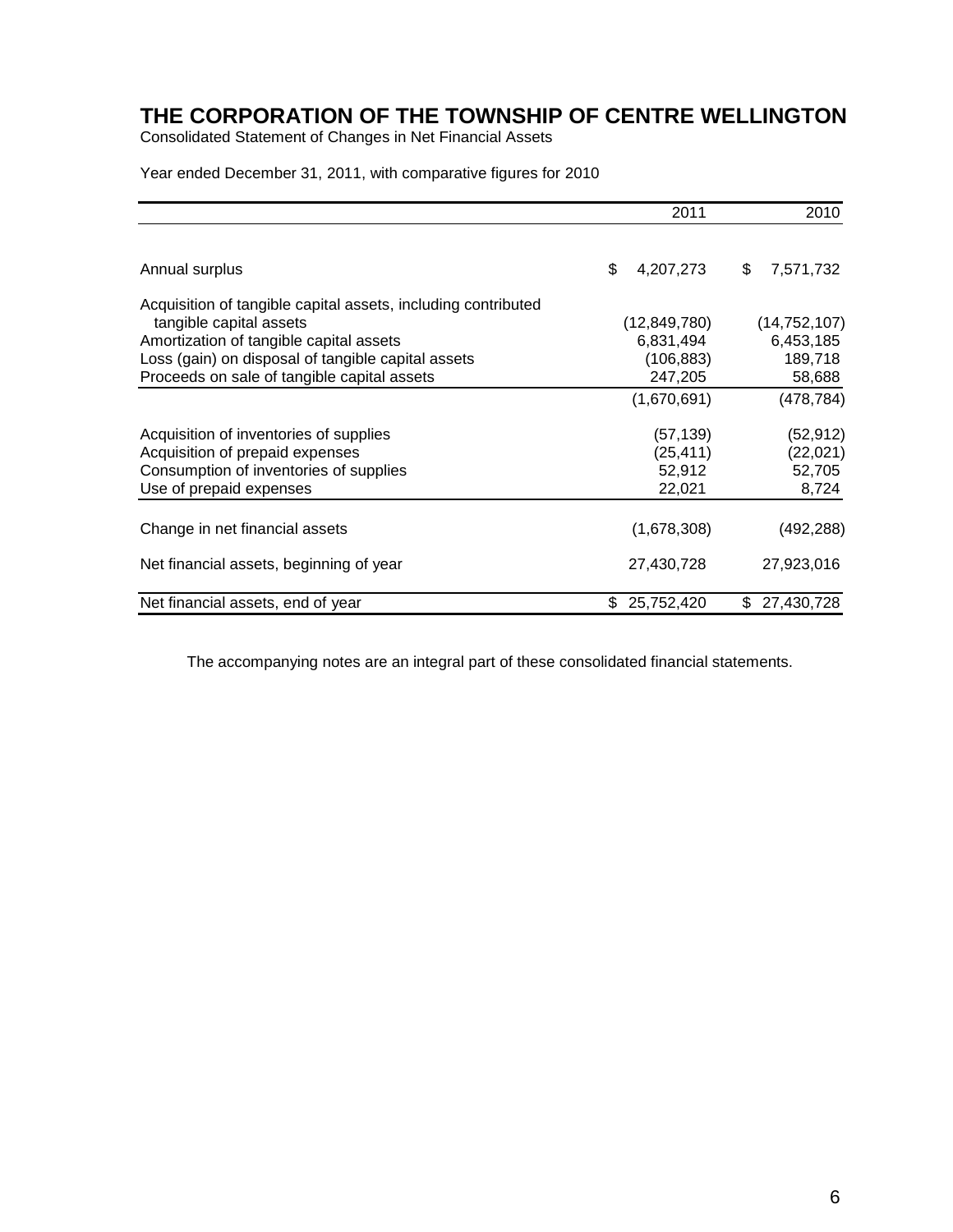Consolidated Statement of Cash Flows

Year ended December 31, 2011 with comparative figures for 2010

|                                                    | 2011             | 2010             |
|----------------------------------------------------|------------------|------------------|
| Cash provided by (used in):                        |                  |                  |
| Operating activities:                              |                  |                  |
| Annual surplus                                     | \$<br>4,207,273  | \$<br>7,571,732  |
| Items not involving cash:                          |                  |                  |
| Amortization                                       | 6,831,494        | 6,453,185        |
| Loss (gain) on sale of tangible capital assets     | (106, 883)       | 189,718          |
| Change in employee benefits and other liabilities  | 24,158           | 39,009           |
| Equity earnings from Centre Wellington Energy Inc. | (111,680)        | (318, 360)       |
| Contributed tangible capital assets                |                  | (275,000)        |
| Change in non-cash assets and liabilities:         |                  |                  |
| Taxes receivable                                   | 602,494          | (718,080)        |
| Accounts receivable                                | 464,580          | (2,004,799)      |
| Inventories of supplies                            | (4,227)          | (207)            |
| Prepaid expenses                                   | (3,390)          | (13, 297)        |
| Accounts payable and accrued liabilities           | (82, 298)        | 852,595          |
| Other current liabilities                          | (32, 451)        | 1,078            |
| Deferred revenue                                   | 2,411,165        | 614,054          |
| Net change in cash from operating activities       | 14,200,235       | 12,391,628       |
| Capital activities:                                |                  |                  |
| Proceeds on sale of tangible capital assets        | 247,205          | 58,688           |
| Cash used to acquire tangible capital assets       | (12, 849, 780)   | (14, 477, 107)   |
| Net change in cash from capital activities         | (12,602,575)     | (14, 418, 419)   |
|                                                    |                  |                  |
| Investing activities:                              |                  |                  |
| Decrease in long-term receivables                  | 49,614           | 47,199           |
| Purchase of short-term investments                 | (11,037,208)     |                  |
| Redemption of short-term investments               | 4,031,019        |                  |
| Net change in cash from investing activities       | (6,956,575)      | 47,199           |
| Financing activities:                              |                  |                  |
| Long-term debt repaid                              | (1, 143, 121)    | (990, 693)       |
| Long-term debt issued                              |                  | 2,266,000        |
| Net change in cash from financing activities       | (1, 143, 121)    | 1,275,307        |
|                                                    |                  |                  |
| Net change in cash position during the year        | (6,502,036)      | (704, 285)       |
| Cash position, beginning of year                   | 24,676,813       | 25,381,098       |
| Cash position, end of year                         | \$<br>18,174,777 | \$<br>24,676,813 |
|                                                    |                  |                  |
| Cash paid for interest                             | \$<br>734,380    | \$<br>694,463    |
| Cash received from interest                        | 849,381          | 756,973          |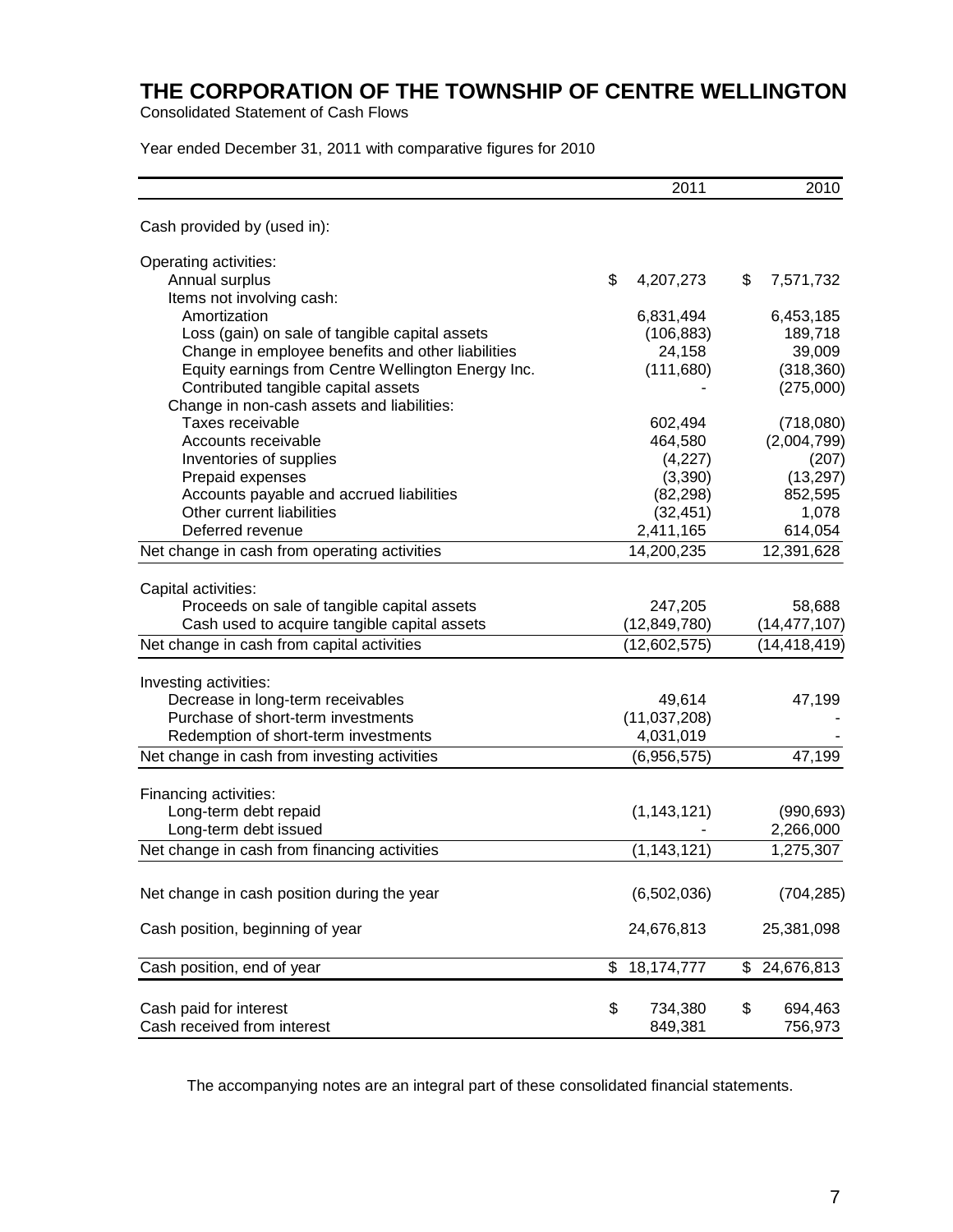Notes to Consolidated Financial Statements

Year ended December 31, 2011

#### **1. Accounting policies:**

The consolidated financial statements of The Corporation of the Township of Centre Wellington ("the Township") are prepared by management in accordance with Canadian generally accepted accounting principles for governments as recommended by the Public Sector Accounting Board ("PSAB") of the Canadian Institute of Chartered Accountants. Significant accounting policies adopted by the Township are as follows:

- (a) Basis of consolidation:
	- (i) Consolidated entities:

These consolidated statements reflect the assets, liabilities, revenues and expenses of the reporting entity. The reporting entity is comprised of all organizations, committees and local boards accountable for the administration of their financial affairs and resources to the Township and which are owned or controlled by the Township except for the Township's government business enterprise which is accounted for on the modified equity basis of accounting.

These entities and organizations include:

- Fergus Business Improvement Area Board
- Elora Business Improvement Area Board

Inter-organizational transactions and balances between these entities have been eliminated.

(ii) Investment in Government Business Enterprise:

The Township's investment in Centre Wellington Energy Inc. is accounted for on a modified equity basis, consistent with Canadian generally accounting principles as recommended by PSAB for investments in government business enterprises. Under the modified equity basis, Centre Wellington Energy Inc.'s accounting policies are not adjusted to conform with those of the municipality and inter-organizational transactions and balances are not eliminated. The Township recognizes its equity interest in the annual income or loss of Centre Wellington Energy Inc. in its consolidated statement of operations with a corresponding increase or decrease in its investment asset account. Any dividends that the Township may receive from Centre Wellington Energy Inc. will be reflected as reductions in the investment asset account.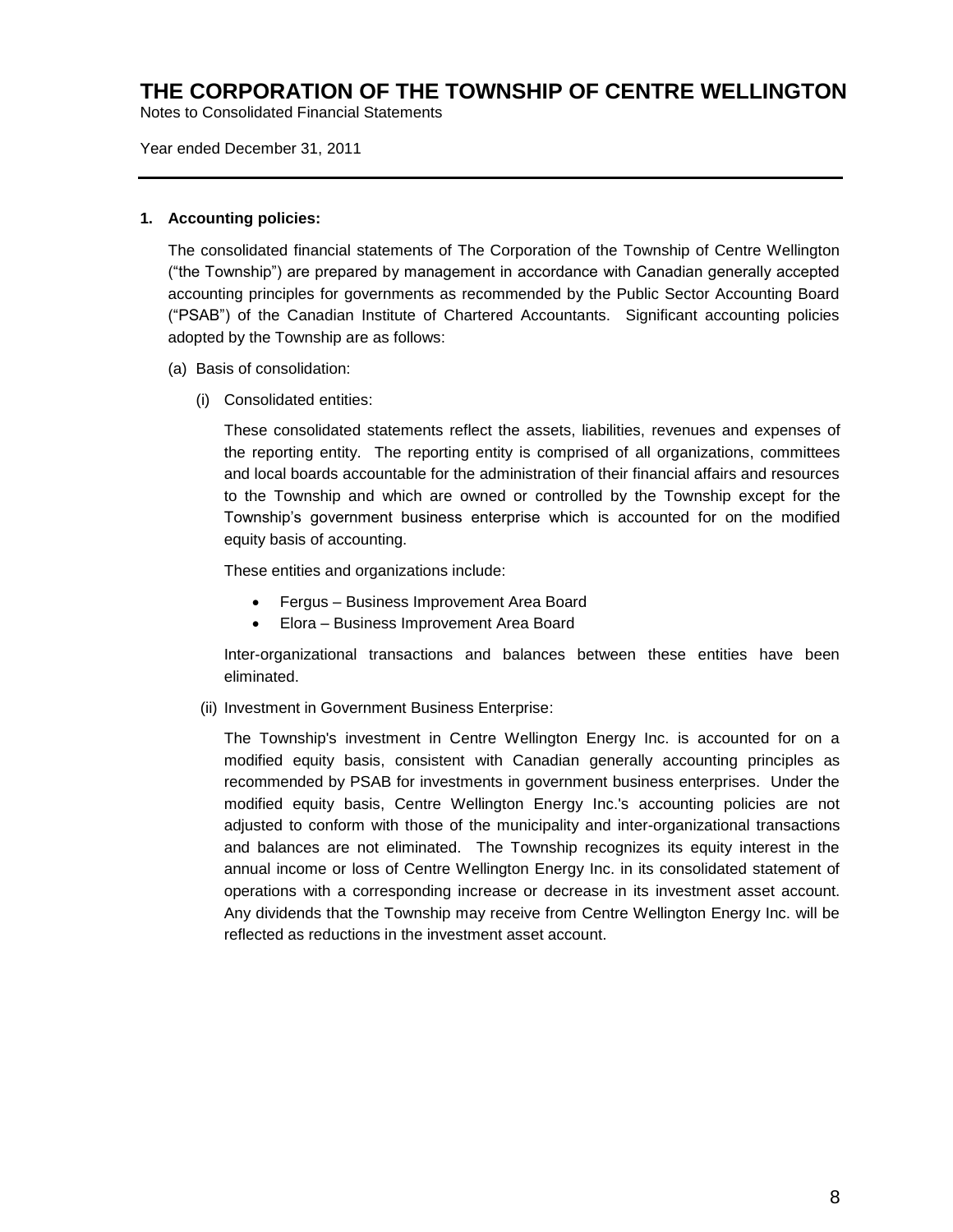Notes to Consolidated Financial Statements, continued

Year ended December 31, 2011

## **1. Accounting policies (continued):**

- (a) Basis of consolidation (continued):
	- (iii) Accounting for county and school board transactions:

The taxation, other revenues, expenditures, assets and liabilities with respect to the operations of the school boards, and the County of Wellington are not reflected in these consolidated financial statements.

(iv) Trust funds:

Trust funds and their related operations administered by the Township are not consolidated, but are reported separately on the trust funds Statement of Operations and Financial Position.

(b) Basis of accounting:

The Township follows the accrual method of accounting for revenues and expenses. Revenues are normally recognized in the year in which they are earned and measurable. Expenses are recognized as they are incurred and measurable as a result of receipt of goods or services and/or the creation of a legal obligation to pay.

(c) Deferred revenue:

In accordance with PSAB requirements obligatory reserve funds are reported as a component of deferred revenue. The Township has obligatory development charge reserve funds in the amount of \$5,253,630 (2010 - \$3,440,149). These funds have been set aside, as required by the Development Charges Act, to finance a portion of the cost of growthrelated projects. Revenue recognition occurs after the funds have been collected and when the Township has incurred the expenditures for the capital works for which the development charges were raised.

Unexpended funds of \$266,835 (2010 - \$194,096) received by the Township subject to a Municipal Funding Agreement for the Transfer of Federal Gas Tax Revenues Under the New Deal for Cities and Communities are reported as deferred revenue and will be recognized as revenue in the fiscal year in which the eligible expenditures are incurred.

(d) Government transfers:

Government transfers received relate to social services, general government activities and various capital projects. Transfers are recognized in the financial statements as revenues in the period in which events giving rise to the transfer occur, providing the transfers are authorized, any eligibility criteria have been met, and reasonable estimates of the amounts can be made.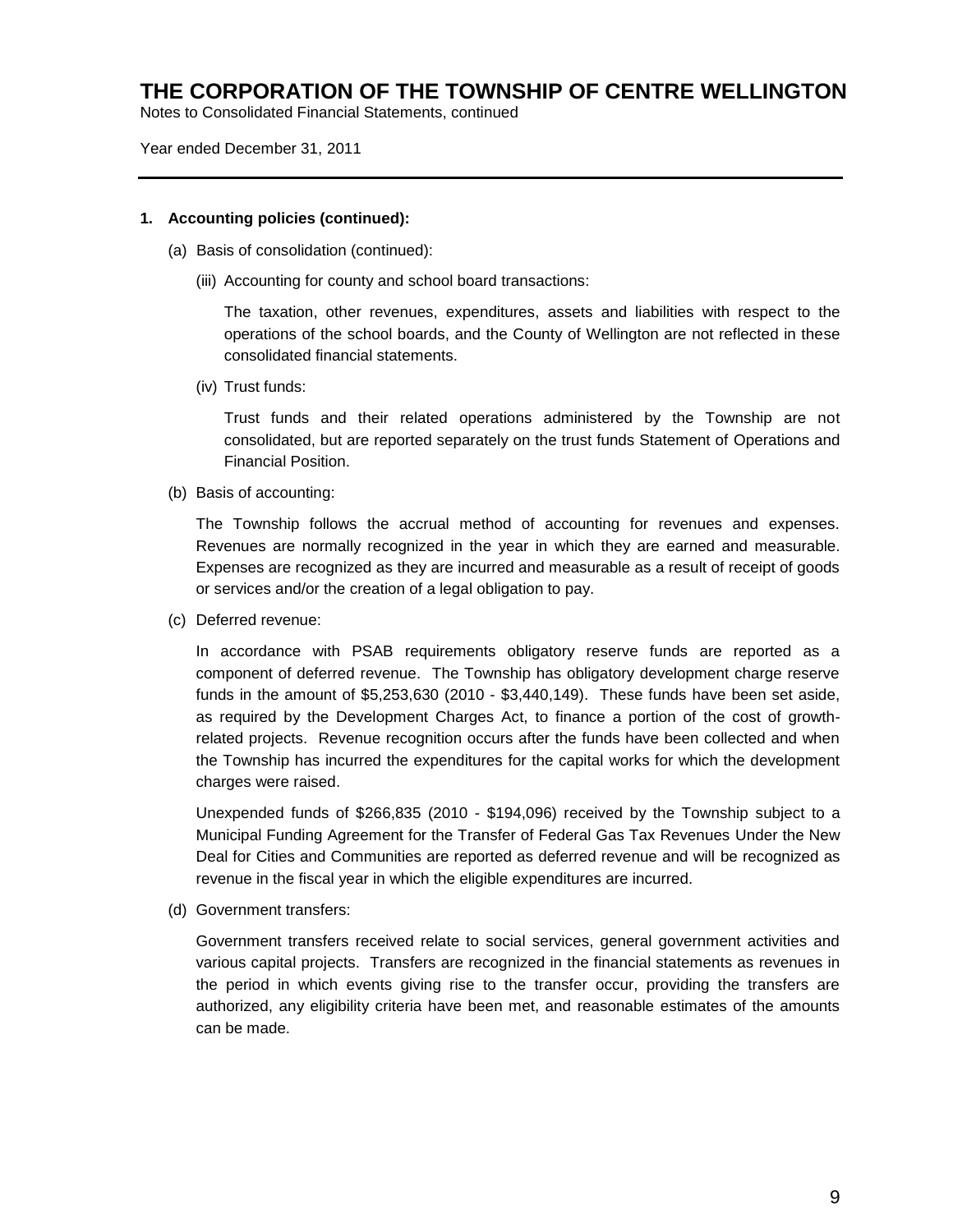Notes to Consolidated Financial Statements, continued

Year ended December 31, 2011

#### **1. Accounting policies (continued):**

(e) Non-financial assets:

Non financial assets are not available to discharge existing liabilities and are held for use in the provision of services. They have useful lives extending beyond the current year and are not intended for sale in the ordinary course of operations.

(i) Tangible capital assets

Tangible capital assets are recorded at cost which includes amounts that are directly attributable to acquisition, construction, development or betterment of the asset. The cost is amortized on a straight line basis over their estimated useful lives as follows:

| Asset                               | Useful Life - Years                  |
|-------------------------------------|--------------------------------------|
|                                     |                                      |
| Land                                | N/A                                  |
| Land improvements                   | -60<br><b>20</b><br>$\sim$           |
| <b>Buildings</b>                    | 50<br>5 -                            |
| Vehicles                            | $6 - 20$                             |
| Equipment                           | $3 -$<br>-15                         |
| Water and wastewater infrastructure | $20 -$<br>- 80                       |
| Road and structure infrastructure   | 20<br>50<br>$\overline{\phantom{a}}$ |

No amortization is charged in the year of acquisition. In the year of disposal, a full year of amortization is charged. Assets under construction are not amortized until the asset is available for productive use.

(ii) Contributions of tangible capital assets

Tangible capital assets received as contributions are recorded at their fair value at the date of receipt and also are recorded as revenue.

(iii) Works of art and cultural and historic assets

Works of art and cultural and historic assets are not recorded as assets in these financial statements.

(iv) Interest capitalization

The Township does not capitalize interest costs associated with the acquisition or construction of a tangible capital asset.

(v) Leased tangible capital assets

Leases which transfer substantially all of the benefits and risks incidental to ownership of property are accounted for as leased tangible capital assets. All other leases are accounted for as operating leases and the related payments are charged to expenses as incurred.

(vi) Inventories of supplies

Inventories of supplies held for consumption are recorded at the lower of cost and replacement cost.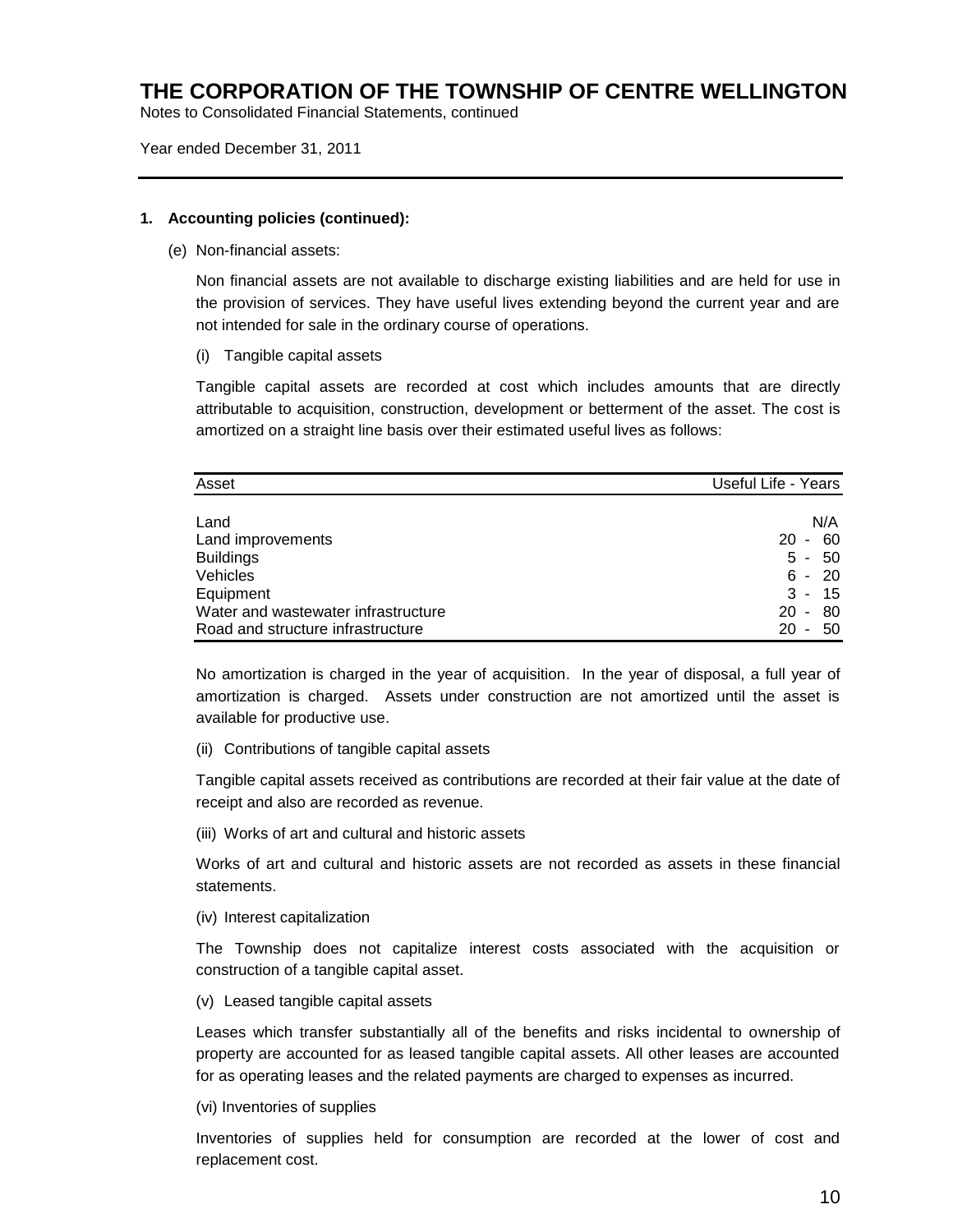Notes to Consolidated Financial Statements, continued

Year ended December 31, 2011

### **1. Accounting policies (continued):**

(f) Use of estimates:

The preparation of financial statements requires management to make estimates and assumptions that affect the reported amounts of assets and liabilities, and disclosure of contingent assets and liabilities at the date of the financial statements, and the reported amounts of revenues and expenses during the period. Significant estimates include assumptions used in estimating provisions for accrued liabilities and in performing actuarial valuations of employee future benefits.

In addition, the Township's implementation of the Public Sector Accounting Handbook PS3150 requires management to make estimates of historical cost and useful lives of tangible capital assets.

Actual results could differ from these estimates.

(g) Employee future benefits:

(i) The Township provides certain employee benefits which will require funding in future periods. These benefits include sick leave, benefits under the Workplace Safety and Insurance Board ("WSIB") Act, and life insurance, extended health and dental benefits for early retirees.

The costs of benefits under the WSIB Act and life insurance, extended health and dental benefits are actuarially determined using management's best estimate of salary escalation, insurance and health care cost trends, long-term inflation rates and discount rates.

For self-insured retirement and other employee future benefits that vest or accumulate over the periods of service provided by employees, such as retirement gratuities, compensated absences and health, dental and life insurance benefits for retirees, the cost is actuarially determined using the projected benefits method prorated on service. Under this method, the benefit costs are recognized over the expected average service life of the employee group. Any actuarial gains and losses related to the past service of employees are amortized over the expected average remaining service life of the employee group.

For those self-insured benefit obligations that arise from specific events that occur from time to time, such as obligations for workers' compensation and life insurance and health care benefits for those on disability leave, the cost is recognized immediately in the period the events occur. Any actuarial gains and losses that are related to these benefits are recognized immediately in the period they arise.

(ii) The costs of multi-employer defined contribution pension plan benefits, such as the Ontario Municipal Employees Retirement System ("OMERS") pensions, are the employer's contributions due to the plan in the period.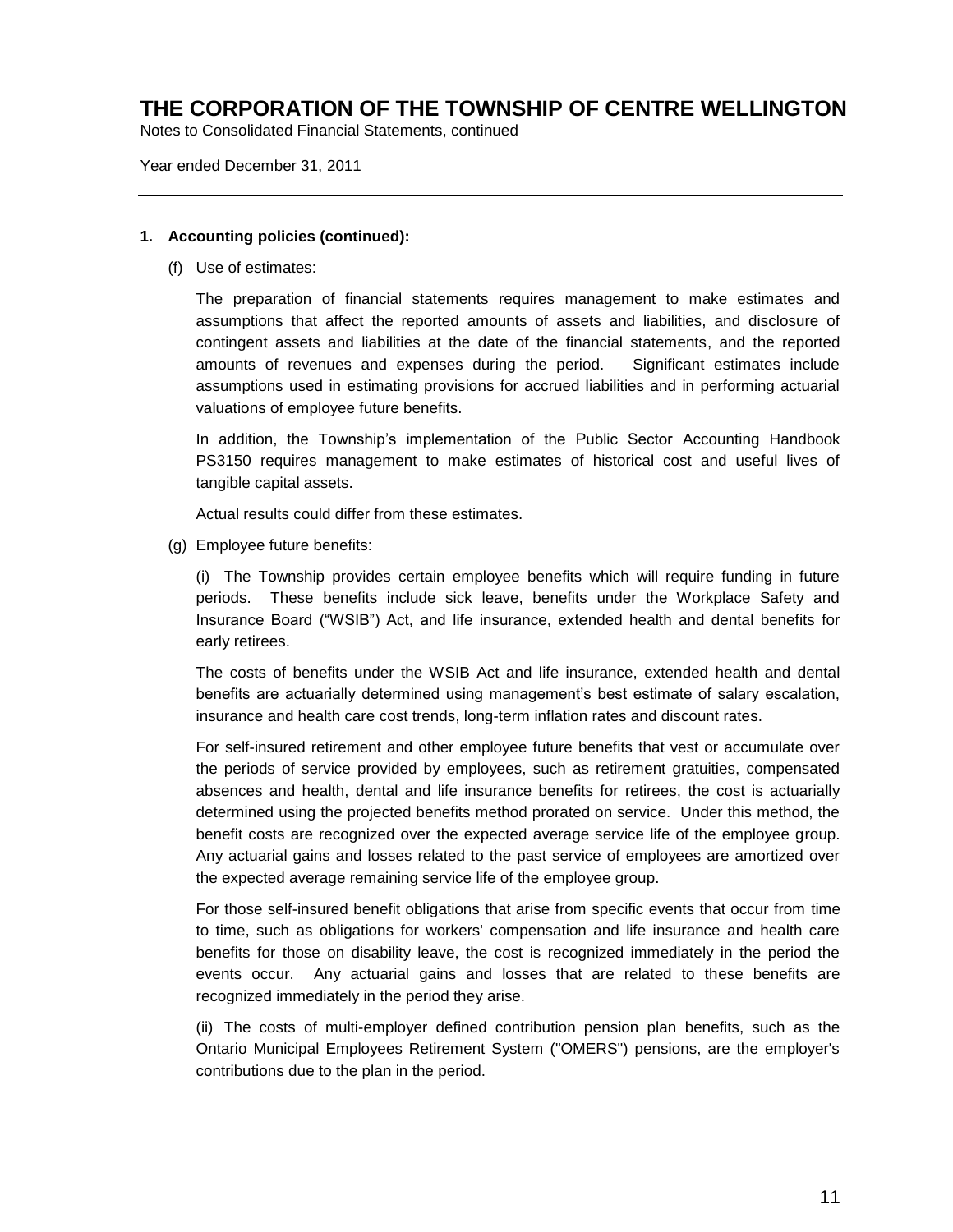Notes to Consolidated Financial Statements, continued

Year ended December 31, 2011

## **1. Accounting policies (continued):**

(h) Investment income:

Investment income is reported as revenue in the period earned. When required by the funding government or related Act, investment income earned on deferred revenue is added to the investment and forms part of the deferred revenue balance.

## **2. Operations of School Boards and the County of Wellington:**

Further to note 1(a)(iii), the taxation and other revenues for the School Boards and the County of Wellington are comprised of the following:

|                           | School Boards | County       |
|---------------------------|---------------|--------------|
| Taxation and user charges | \$ 9,074,674  | \$20,925,583 |

## **3. Trust funds:**

Trust funds administered by the municipality amounting to \$763,471 (2010 - \$733,080) have not been included in the consolidated statement of financial position nor have their operations been included in the consolidated statement of operations.

## **4. Contingencies and commitments:**

- (a) The Township is contingently liable for long-term liabilities with respect to tile drainage loans and for those for which the responsibility for payment of principal and interest has been assumed by school boards and the County of Wellington.
- (b) Minimum annual lease payments:

The Township rents premises with minimum annual lease payments as follows:

| 2012<br>2013 | \$<br>21,000<br>21,600 |
|--------------|------------------------|
|              | \$<br>42,600           |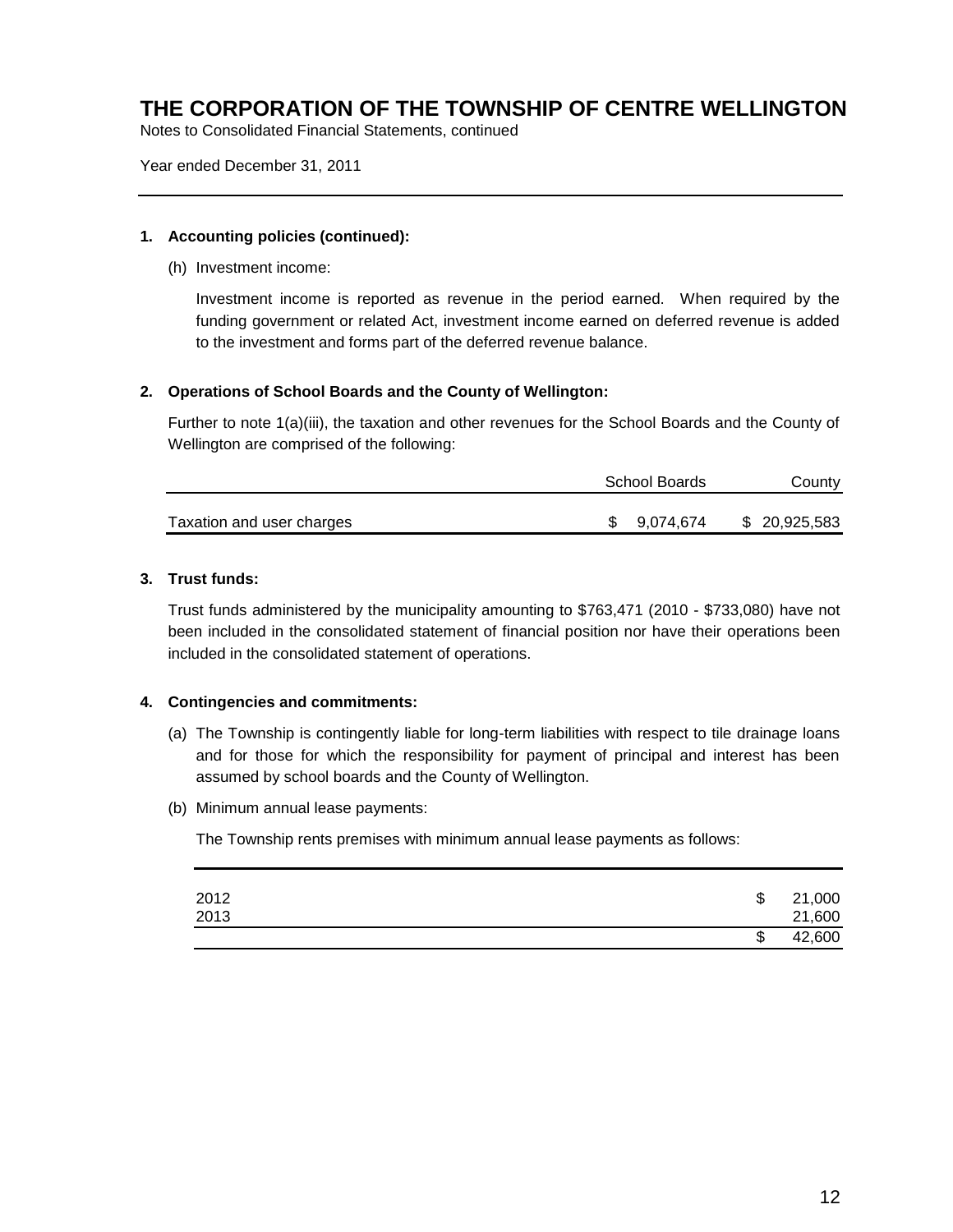Notes to Consolidated Financial Statements, continued

Year ended December 31, 2011

### **5. Cash:**

At December 31, 2011, the Township had undrawn capacity under a credit facility of \$7,000,000. Interest on the credit facility is at prime less 0.25%.

## **6. Short-term investments:**

Short-term investments consist of the following:

|                                                                                                                    | 2011                           | 2010            |
|--------------------------------------------------------------------------------------------------------------------|--------------------------------|-----------------|
| Term deposits held at a credit union<br>Term deposits held at a schedule 1 bank<br>Investment in money market fund | 10,034,166<br>SS.<br>1,003,017 | \$<br>4,031,019 |
| Credit union shares<br>Total                                                                                       | 25<br>\$11,037,208             | 4,031,019       |

The term deposits held at a credit union earn interest at rates ranging from 1.70% to 2.0% and mature in October 2012. The short-term investment balance includes accrued interest earned on the term deposits of \$34,169 (2010 - \$31,019).

The market value of the money market fund at December 31, 2011 was \$1,001,837.

## **7. Long-term receivables:**

The Township entered into a loan agreement with Centre Wellington Community Medical Offices to provide a loan to a maximum of \$1,700,000. 75% of the draws (Part B) bear interest at a rate of 5%. Repayment is due in monthly blended payments of \$8,091 and is due November 2025. The remaining 25% of the draws (Part A) are non-interest bearing, and principal repayments are due in equal monthly installments over five years, with the first payment due following repayment of Part B.

|                                                      |   | 2011                |   | 2010                |
|------------------------------------------------------|---|---------------------|---|---------------------|
| Loan receivable - Part A                             | S | 409.046             | S | 409.046             |
| Loan receivable - Part B                             |   | 972,155             |   | 1,019,354           |
| Less current portion included in accounts receivable |   | 1,381,201<br>49,614 |   | 1,428,400<br>47,199 |
| Total long-term receivables                          |   | 1.331.587           |   | 1,381,201           |

The Township and Centre Wellington Community Medical Offices are related parties as the Township has the ability to appoint 2 of the 5 members of the Board of Directors. The loans and related interest charged are in the normal course of operations and are measured at the exchange amount, being the amounts agreed to by the related parties. Interest earned on the loan during the year was \$49,896 (2010 - \$52,193).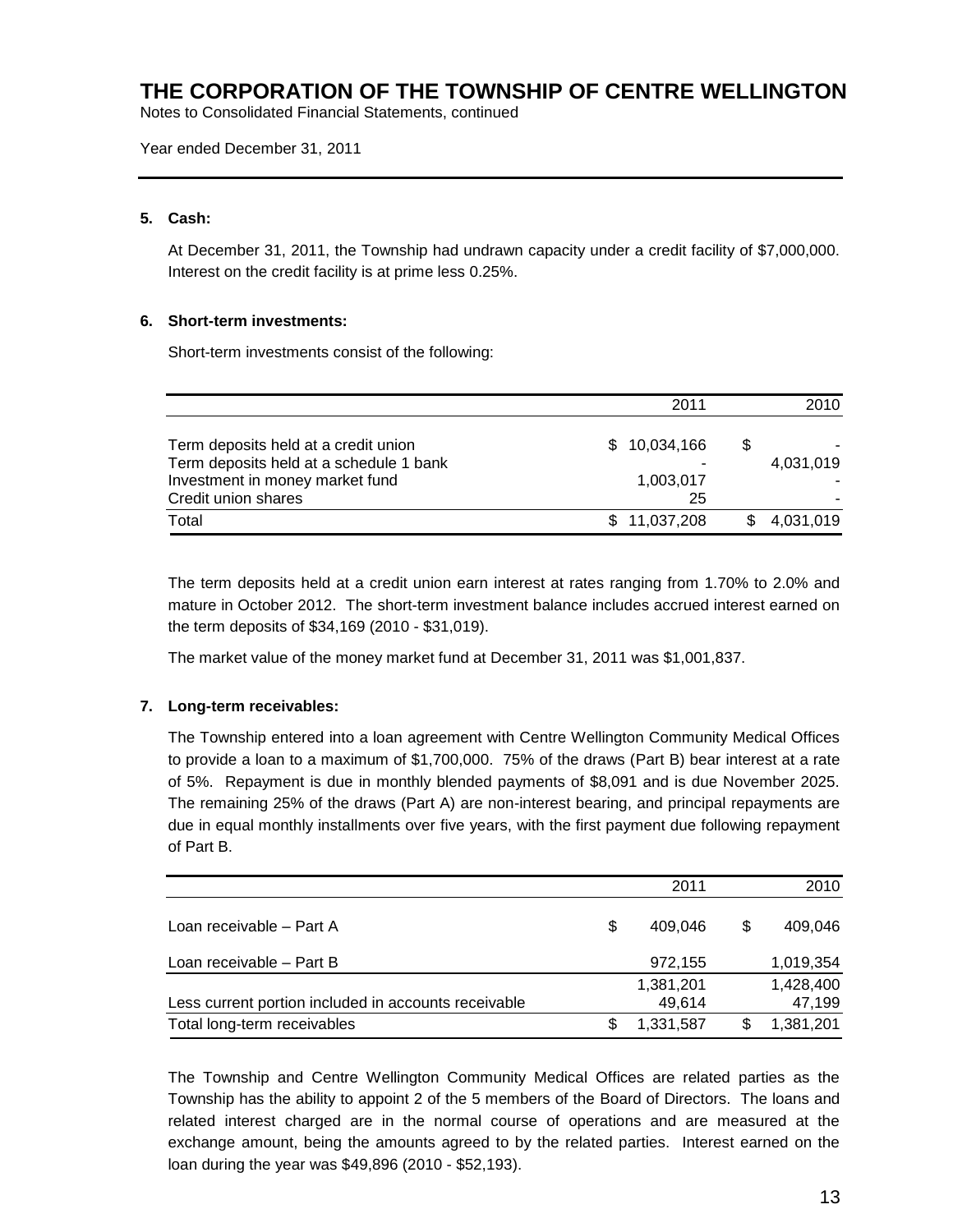Notes to Consolidated Financial Statements, continued

Year ended December 31, 2011

## **8. Net long-term liabilities:**

(a) The balance of net long-term liabilities reported on the consolidated statement of financial position is made up of the following.

|                                                                                                                                                                              | 2011         | 2010             |
|------------------------------------------------------------------------------------------------------------------------------------------------------------------------------|--------------|------------------|
| Total long-term liabilities incurred by the Township with<br>varying maturities up to 2026 and weighted average<br>interest rate of 4.90% (2010 - 4.87%)                     | \$14,244,122 | \$15,408,490     |
| Of the long-term liabilities shown above, the<br>responsibility for payment of principal and interest<br>charges for tile drainage loans has been assumed by<br>individuals. | (63, 844)    | (85,091)         |
|                                                                                                                                                                              |              |                  |
| Net long-term liabilities at end of year                                                                                                                                     | 14,180,278   | \$<br>15,323,399 |

(b) Principal and interest payments for the next five years and thereafter by the Township are as follows:

|                     | Principal  |    | Interest  | Total            |
|---------------------|------------|----|-----------|------------------|
|                     |            |    |           |                  |
| 2012                | 3,079,061  | \$ | 667,607   | \$<br>3,746,668  |
| 2013                | 882.348    |    | 507,488   | 1,389,836        |
| 2014                | 829,228    |    | 472,440   | 1,301,668        |
| 2015                | 861,178    |    | 436,109   | 1,297,287        |
| 2016                | 780,771    |    | 398,224   | 1,178,995        |
| 2017 and thereafter | 7,747,692  |    | 1,722,005 | 9,469,697        |
| Total               | 14,180,278 | S  | 4,203,873 | \$<br>18,384,151 |

- (c) The long-term liabilities in (a) issued in the name of the municipality have received approval of the Ontario Municipal Board (or approval by private legislation) for those approved on or before December 31, 1992. Those approved after January 1, 1993, have been approved by by-law. The annual principal and interest payments required to service these liabilities are within the annual debt repayment limit prescribed by the Ministry of Municipal Affairs and Housing.
- (d) Total interest on long-term liabilities, which are reported on the consolidated statement of operations, amounted to \$729,846 (2010 - \$694,282). The long-term liabilities carry interest rates ranging from 0% to 9.875%. The interest on long-term liabilities assumed by individuals for tile drainage loans is not reflected in the financial statements.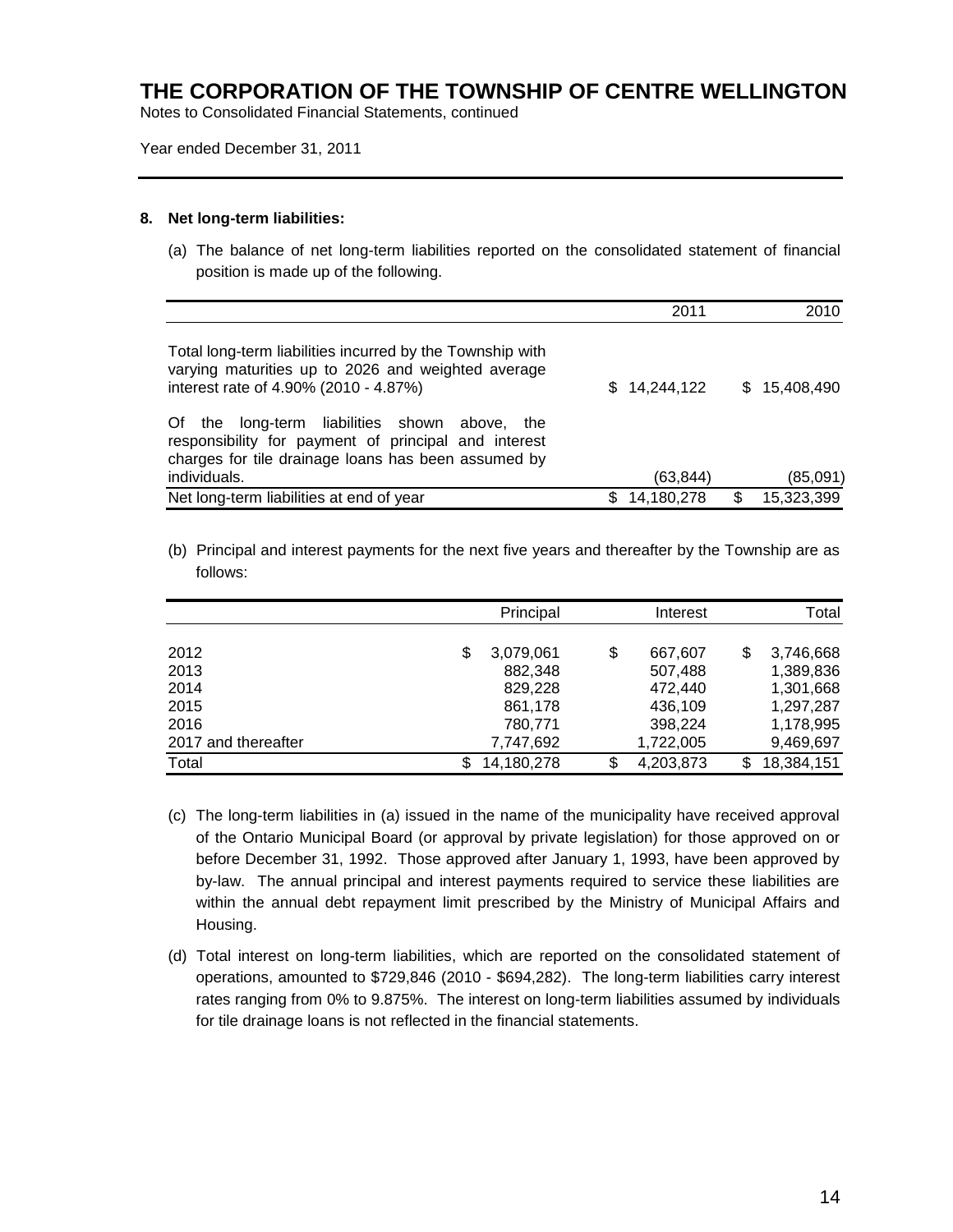Notes to Consolidated Financial Statements, continued

Year ended December 31, 2011

### **9. Government business enterprises:**

Centre Wellington Energy Inc. is a corporation, incorporated under the laws of the Province of Ontario on December 4, 2008, providing municipal electrical distribution services. The Corporation of the Township of Centre Wellington owns 100% of the outstanding shares of Centre Wellington Energy Inc. Centre Wellington Energy Inc. owns 100% of the outstanding shares of Centre Wellington Hydro Ltd. Centre Wellington Hydro Ltd. commenced operations on November 1, 2000.

The following summarizes the financial position and operations of the government business enterprise which has been reported in these financial statements using the modified equity method:

|                                                          |                                | 2011 | 2010                           |
|----------------------------------------------------------|--------------------------------|------|--------------------------------|
| Assets                                                   | 16,878,063<br>\$               |      | \$<br>17,058,658               |
| Other liabilities                                        | 8,208,499                      |      | 8,500,774                      |
| Net assets                                               | 8,669,564                      |      | 8,557,884                      |
| Promissory note due to the Township of Centre Wellington | 5,046,753                      |      | 5,046,753                      |
| Investment in Centre Wellington Energy Inc.              | \$<br>13,716,317               |      | \$<br>13,604,637               |
|                                                          |                                |      |                                |
|                                                          |                                | 2011 | 2010                           |
| Revenues<br>Expenditures                                 | \$<br>15,335,096<br>15,223,416 |      | \$<br>14,171,945<br>13,853,585 |

|                                      | .            | - - - - - - - |
|--------------------------------------|--------------|---------------|
| Retained earnings, beginning of year | 3,522,818    | 3,204,458     |
| Retained earnings, end of year       | \$ 3,634,498 | 3,522,818     |

Net earnings for the year 111,680 318,360

#### **10. Pension agreements:**

The Township makes contributions to the OMERS Fund, which is a multi-employer plan, on behalf of members of its staff. The plan is a defined benefit plan, which specifies the amount of the retirement benefit to be received by the employees, based on the length of service and rates of pay. The amount contributed to OMERS in 2011 was \$519,250 (2010 - \$442,318) for current service and past service costs and is included as an expense on the consolidated statement of operations.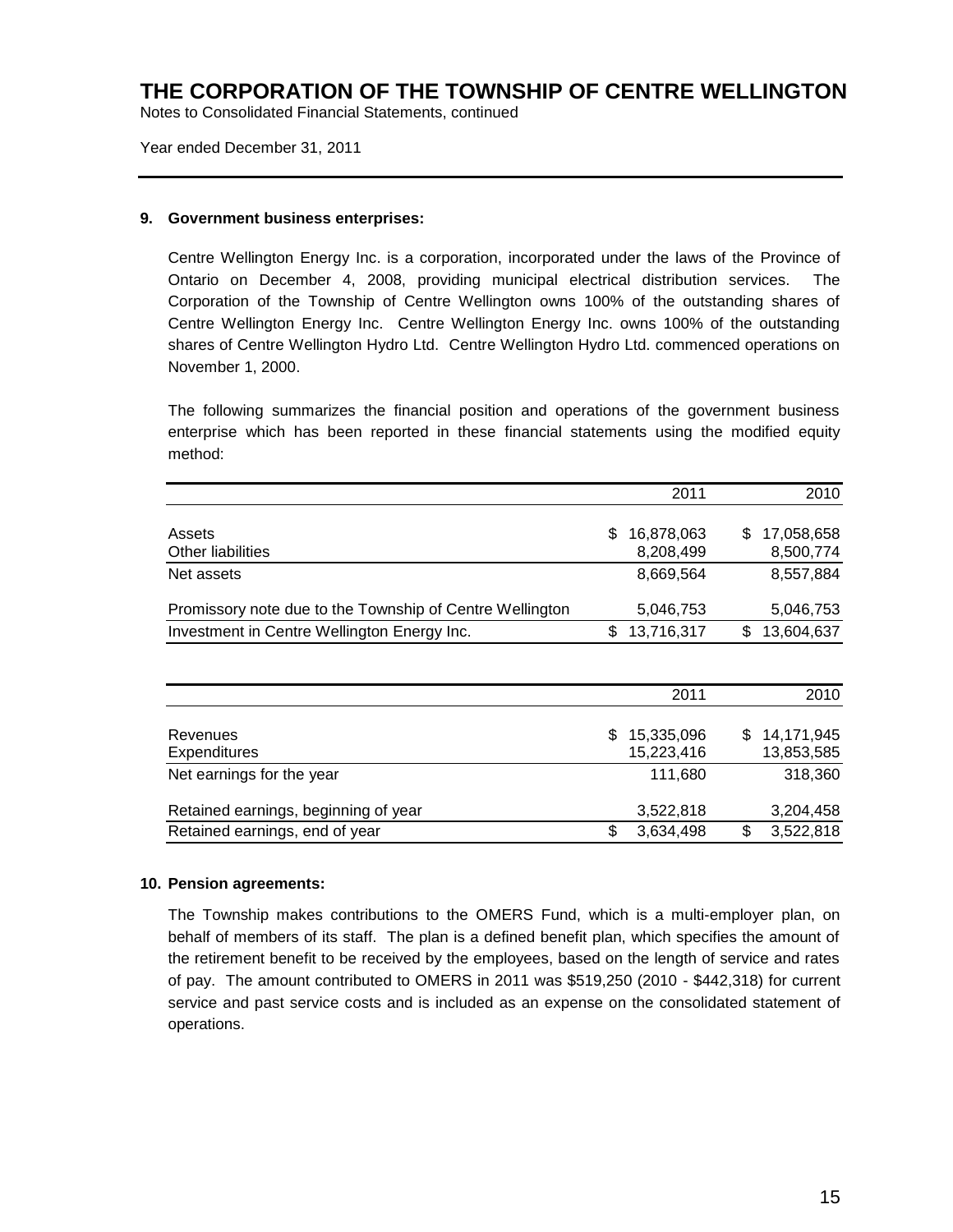Notes to Consolidated Financial Statements, continued

Year ended December 31, 2011

#### **11. Gaming revenue:**

The Township has entered into a Racetrack Municipality Contribution Agreement with the Ontario Lottery and Gaming Corporation (OLGC). As part of the agreement, OLGC provides quarterly payments to the Township in the amount of 5% of the net proceeds derived from the slot machines at the Grand River Raceway.

Pursuant to an agreement between the Township and the County of Wellington, 21% of the gross quarterly proceeds due to the Township are paid to the County of Wellington. This payment is designed to cover additional costs incurred by the County of Wellington due to the Grand River Raceway.

The net proceeds are placed in a Township reserve fund. A summary of gaming revenue is as follows:

|                                                                     | 2011                    | 2010                    |
|---------------------------------------------------------------------|-------------------------|-------------------------|
| Gross gaming proceeds<br>Less: payments to the County of Wellington | 2.220.916<br>(466, 392) | 2.202.954<br>(462, 620) |
| Net proceeds                                                        | 1.754.524               | 1,740,334               |

#### **12. Deferred revenue:**

The deferred revenues, reported on the consolidated statement of financial position, consist of the following:

|                            |             | Contributions  | Investment |        | Revenue       |             |
|----------------------------|-------------|----------------|------------|--------|---------------|-------------|
|                            | Opening     | Received       |            | Income | Recognized    | Ending      |
|                            |             |                |            |        |               |             |
| Obligatory:                |             |                |            |        |               |             |
| Development charges        | \$3,440,149 | \$3,143,186    | \$         | 66,575 | \$(1,396,280) | \$5,253,630 |
| Recreational land          | 171,512     | 32,705         |            | 1.557  | (75,000)      | 130,774     |
| Parking revenues           | 51.821      |                |            | 676    |               | 52,497      |
| Subdivider contributions   | 520,498     | 29.274         |            | 6,784  |               | 556,556     |
| Lot levies                 | 35,932      |                |            | 469    |               | 36,401      |
| Federal gas tax funding    | 194.096     | 799,053        |            | 989    | (727, 303)    | 266,835     |
| Other:                     |             |                |            |        |               |             |
| Grading and damage         |             |                |            |        |               |             |
| deposits                   | 968,254     | 204.436        |            |        | ۰             | 1,172,690   |
| Builder and other deposits | 1,418,315   | 364,489        |            |        | ۰             | 1,782,804   |
| Other                      | 89,700      | 49,255         |            |        | (89,700)      | 49,255      |
|                            | \$6.890.277 | 4,622,398<br>S | \$         | 77.050 | \$(2,288,283) | \$9,301,442 |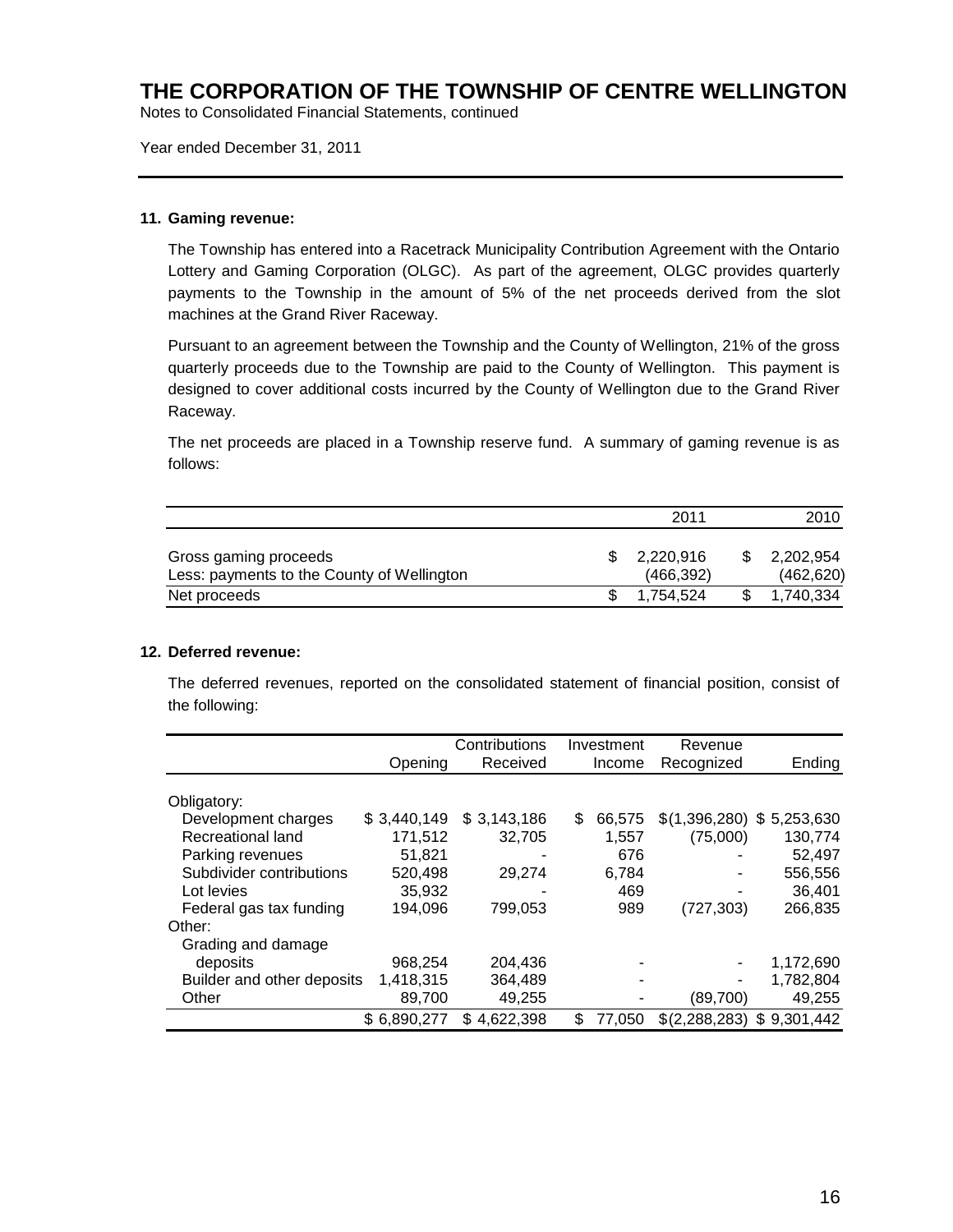Notes to Consolidated Financial Statements, continued

Year ended December 31, 2011

## **13. Tangible capital assets:**

| Cost                                                                                                                                                                            | Balance at<br>December 31,<br>2010                                                                | Additions                                                                            | <b>Disposals</b>                                                     | Balance at<br>December 31,<br>2011                                                                |
|---------------------------------------------------------------------------------------------------------------------------------------------------------------------------------|---------------------------------------------------------------------------------------------------|--------------------------------------------------------------------------------------|----------------------------------------------------------------------|---------------------------------------------------------------------------------------------------|
| Land<br>Land improvements<br><b>Buildings</b><br>Vehicles<br>Equipment<br>Water and wastewater infrastructure<br>Road and structure infrastructure<br>Assets under construction | \$<br>1,985,897<br>3,421,732<br>20,427,436<br>8,986,046<br>4,690,079<br>75,169,899<br>155,457,427 | \$<br>48.424<br>300,880<br>239,569<br>1,177,405<br>582,372<br>6,240,495<br>6,269,108 | \$<br>(22, 152)<br>(624, 827)<br>(190,091)<br>(100,555)<br>(788,902) | \$<br>2,034,321<br>3,722,612<br>20,644,853<br>9,538,624<br>5,082,360<br>81,309,839<br>160,937,633 |
| Total                                                                                                                                                                           | \$<br>4,765,150<br>274,903,666                                                                    | 2,171,567<br>\$17,029,820                                                            | \$<br>(4,180,039)<br>(5,906,566)                                     | 2,756,678<br>\$286,026,920                                                                        |

| Accumulated amortization                                                                                                                                                               | Balance at<br>December 31,<br>2010                                                 | <b>Disposals</b>                                                       | Amortization                                                            | Balance at<br>December 31,<br>2011                                                 |
|----------------------------------------------------------------------------------------------------------------------------------------------------------------------------------------|------------------------------------------------------------------------------------|------------------------------------------------------------------------|-------------------------------------------------------------------------|------------------------------------------------------------------------------------|
| Land<br>Land improvements<br><b>Buildings</b><br><b>Vehicles</b><br>Equipment<br>Water and wastewater infrastructure<br>Road and structure infrastructure<br>Assets under construction | \$<br>1,058,883<br>4,880,859<br>4,659,636<br>2,414,703<br>22,210,689<br>62,808,723 | \$<br>٠<br>(21,044)<br>(610,708)<br>(190,091)<br>(85,165)<br>(679,196) | \$<br>87.410<br>539.434<br>710,825<br>519.739<br>1,474,507<br>3,499,579 | \$<br>1,146,293<br>5,399,249<br>4,759,753<br>2,744,351<br>23,600,031<br>65,629,106 |
| Total                                                                                                                                                                                  | \$<br>98,033,493                                                                   | (1,586,204)                                                            | \$<br>6,831,494                                                         | \$103,278,783                                                                      |

|                                     | Net book value<br>December 31, 2010 |    | Net book value<br>December 31, 2011 |
|-------------------------------------|-------------------------------------|----|-------------------------------------|
| Land                                | \$<br>1,985,897                     | \$ | 2,034,321                           |
| Land improvements                   | 2,362,849                           |    | 2,576,319                           |
| <b>Buildings</b>                    | 15,546,577                          |    | 15,245,604                          |
| <b>Vehicles</b>                     | 4,326,410                           |    | 4,778,871                           |
| Equipment                           | 2,275,376                           |    | 2,338,009                           |
| Water and wastewater infrastructure | 52,959,210                          |    | 57,709,808                          |
| Road and structure infrastructure   | 92,648,704                          |    | 95,308,527                          |
| Assets under construction           | 4,765,150                           |    | 2,756,678                           |
| Total                               | 176,870,173                         |    | \$182,748,137                       |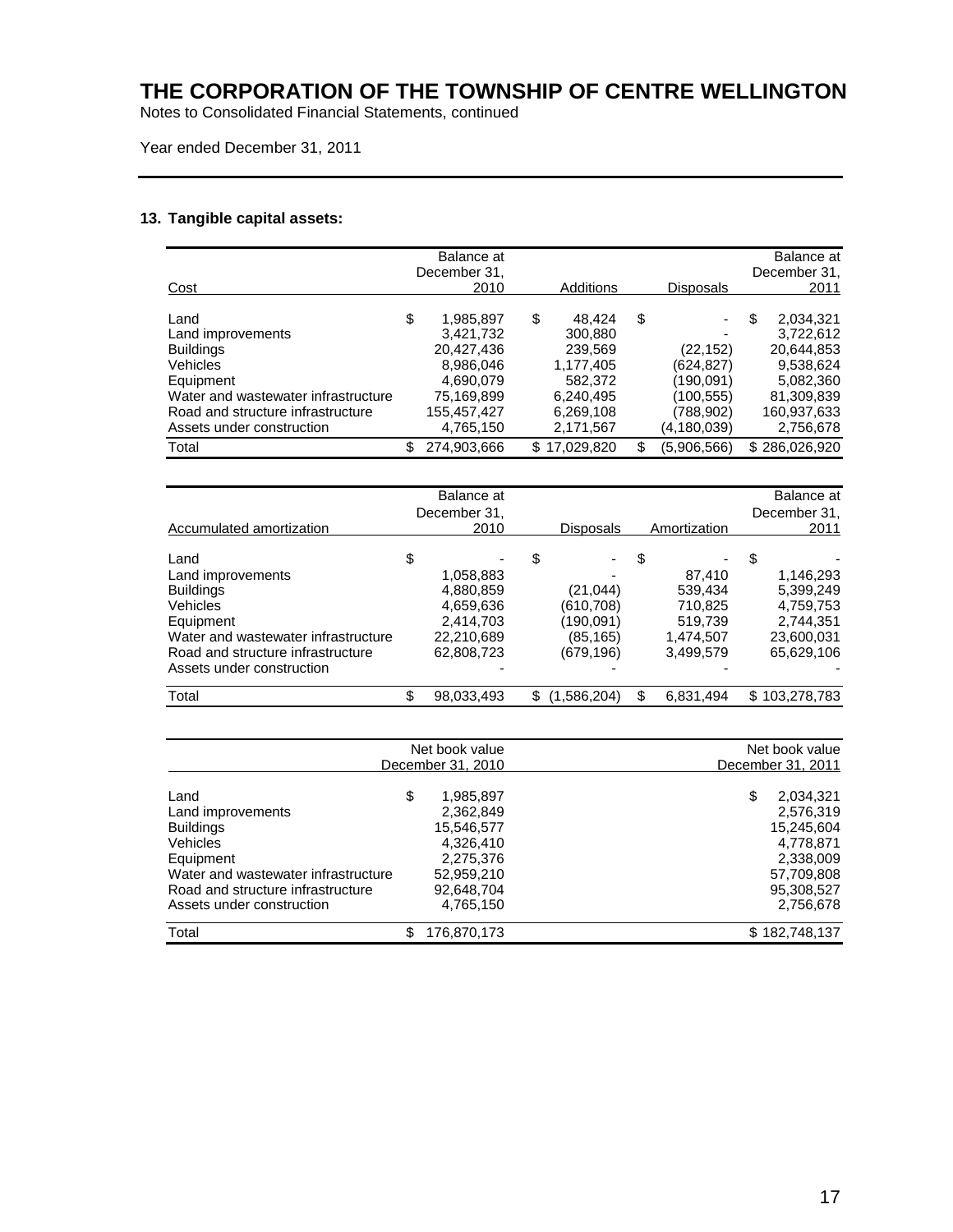Notes to Consolidated Financial Statements, continued

Year ended December 31, 2011

## **13. Tangible capital assets (continued):**

| Cost                                                                                                                                                                                   | Balance at<br>December 31,<br>2009                                                                             | Additions                                                                                          | <b>Disposals</b>                                                                                    |     | Balance at<br>December 31,<br>2010                                                                       |
|----------------------------------------------------------------------------------------------------------------------------------------------------------------------------------------|----------------------------------------------------------------------------------------------------------------|----------------------------------------------------------------------------------------------------|-----------------------------------------------------------------------------------------------------|-----|----------------------------------------------------------------------------------------------------------|
| Land<br>Land improvements<br><b>Buildings</b><br><b>Vehicles</b><br>Equipment<br>Water and wastewater infrastructure<br>Road and structure infrastructure<br>Assets under construction | \$<br>1,614,758<br>2,951,218<br>18,425,948<br>8,424,281<br>4.720.946<br>74.126.923<br>149,961,611<br>1,519,990 | \$<br>371,139<br>486.435<br>2,675,031<br>839,361<br>258,283<br>1,090,817<br>5,785,881<br>4,388,654 | \$<br>(15, 921)<br>(673, 543)<br>(277, 596)<br>(289,150)<br>(47, 841)<br>(290,065)<br>(1, 143, 494) | \$. | 1,985,897<br>3,421,732<br>20,427,436<br>8,986,046<br>4,690,079<br>75,169,899<br>155,457,427<br>4,765,150 |
| Total                                                                                                                                                                                  | \$<br>261,745,675                                                                                              | \$15,895,601                                                                                       | \$<br>(2,737,610)                                                                                   |     | \$274,903,666                                                                                            |

| Accumulated amortization                                                                                                                                                        | Balance at<br>December 31,<br>2009                                               | <b>Disposals</b>                                                               | Amortization                                                            |     | Balance at<br>December 31,<br>2010                                           |
|---------------------------------------------------------------------------------------------------------------------------------------------------------------------------------|----------------------------------------------------------------------------------|--------------------------------------------------------------------------------|-------------------------------------------------------------------------|-----|------------------------------------------------------------------------------|
| Land<br>Land improvements<br><b>Buildings</b><br>Vehicles<br>Equipment<br>Water and wastewater infrastructure<br>Road and structure infrastructure<br>Assets under construction | \$<br>996,549<br>4,889,587<br>4,264,579<br>2,189,749<br>20,815,345<br>59,770,209 | \$<br>(12,737)<br>(461,274)<br>(268,992)<br>(289,150)<br>(35,107)<br>(278,450) | \$<br>75,071<br>452,546<br>664.049<br>514.104<br>1,430,451<br>3,316,964 | -\$ | 1,058,883<br>4,880,859<br>4,659,636<br>2,414,703<br>22,210,689<br>62,808,723 |
| Total                                                                                                                                                                           | \$<br>92,926,018                                                                 | (1,345,710)                                                                    | \$<br>6,453,185                                                         | \$. | 98,033,493                                                                   |

| Net book value<br>December 31, 2009 |    |             | Net book value<br>December 31, 2010 |    |               |
|-------------------------------------|----|-------------|-------------------------------------|----|---------------|
| Land                                | \$ | 1,614,758   |                                     | \$ | 1,985,897     |
| Land improvements                   |    | 1,954,669   |                                     |    | 2,362,849     |
| <b>Buildings</b>                    |    | 13,536,361  |                                     |    | 15,546,577    |
| <b>Vehicles</b>                     |    | 4,159,702   |                                     |    | 4,326,410     |
| Equipment                           |    | 2,531,197   |                                     |    | 2,275,376     |
| Water and wastewater infrastructure |    | 53,311,578  |                                     |    | 52,959,210    |
| Road and structure infrastructure   |    | 90,191,402  |                                     |    | 92,648,704    |
| Assets under construction           |    | 1,519,990   |                                     |    | 4,765,150     |
| Total                               | \$ | 168,819,657 |                                     |    | \$176,870,173 |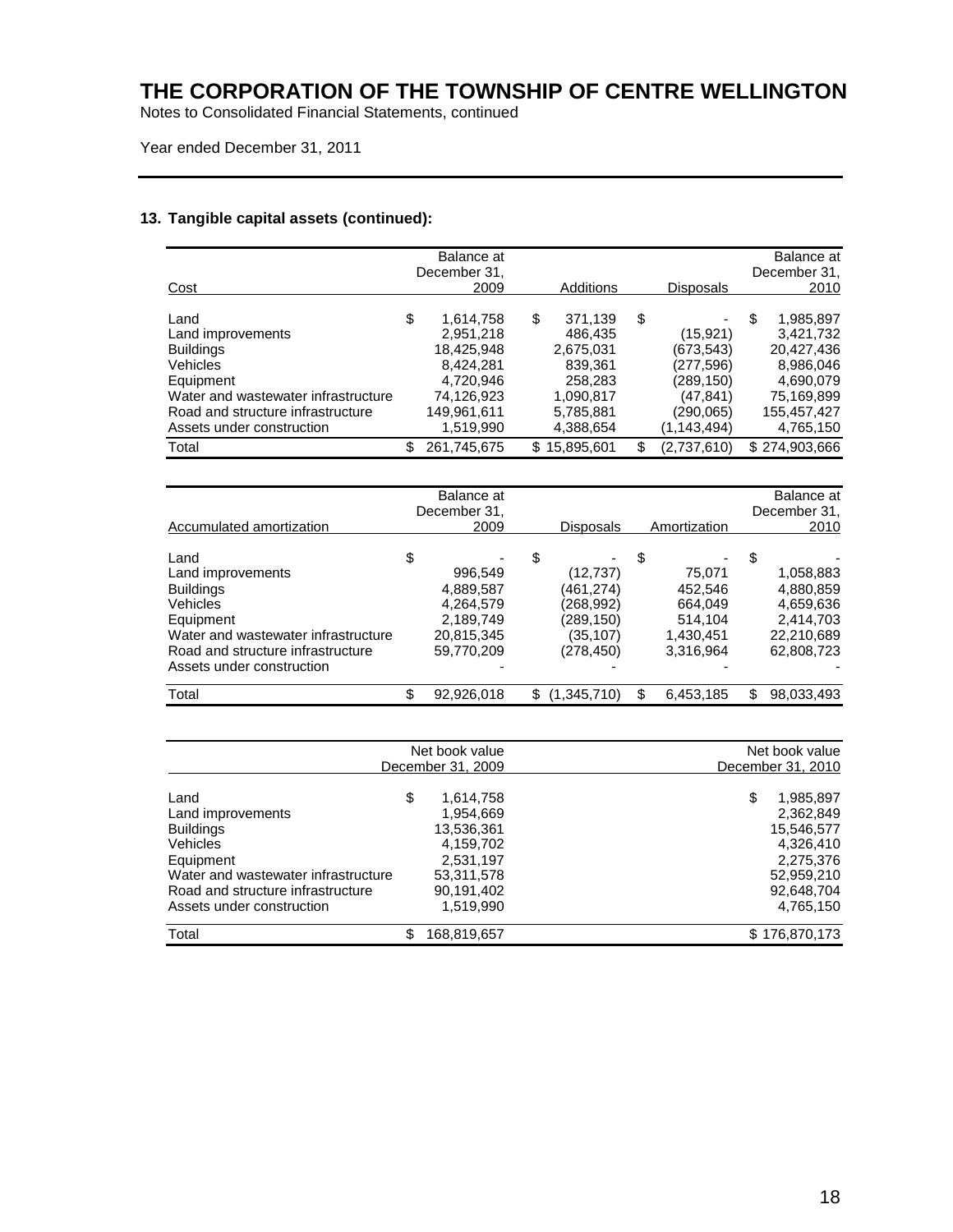Notes to Consolidated Financial Statements, continued

Year ended December 31, 2011

### **13. Tangible Capital Assets (continued):**

(a) Assets under construction

Assets under construction having a value of \$2,756,678 (2010 - \$4,765,150) have not been amortized. Amortization of these assets will commence when the asset is put into service.

(b) Contributed tangible capital assets

Contributed capital assets have been recognized at fair market value at the date of contribution. The value of contributed assets received during the year is \$nil (2010 - \$275,000).

(c) Tangible capital assets disclosed at nominal values

Where an estimate of fair value could not be made, the tangible capital asset was recognized at a nominal value. Land and buildings are the only categories where nominal values were assigned.

(d) Write-down of tangible capital assets

The write-down of tangible capital assets during the year was \$nil (2010 - \$nil).

### **14. Employee benefits and other liabilities:**

The Township provides certain employee benefits, which will require funding in future periods. An actuarial estimate of the future liabilities for these benefits has been completed as at December 31, 2011.

|                                                              | 2011               |   | 2010               |
|--------------------------------------------------------------|--------------------|---|--------------------|
| Post employment benefits<br>Future payments required to WSIB | 308,807<br>154.123 | S | 285,467<br>153,305 |
|                                                              | 462.930            |   | 438.772            |

## (a) Post employment benefits:

The Township pays health, dental and life insurance benefits on behalf of its eligible senior management early retirees to age 65. Senior management are eligible for retiree benefits if they retire on an OMERS pension, before the age of 65.

The Township pays health and dental insurance benefits on behalf of its non-management employees for early retirees to age 65. Non-management members are eligible for retiree benefits if they retire on an OMERS pension after 55 years of age with at least 25 years service.

The most recent actuarial valuation was performed as at December 31, 2008.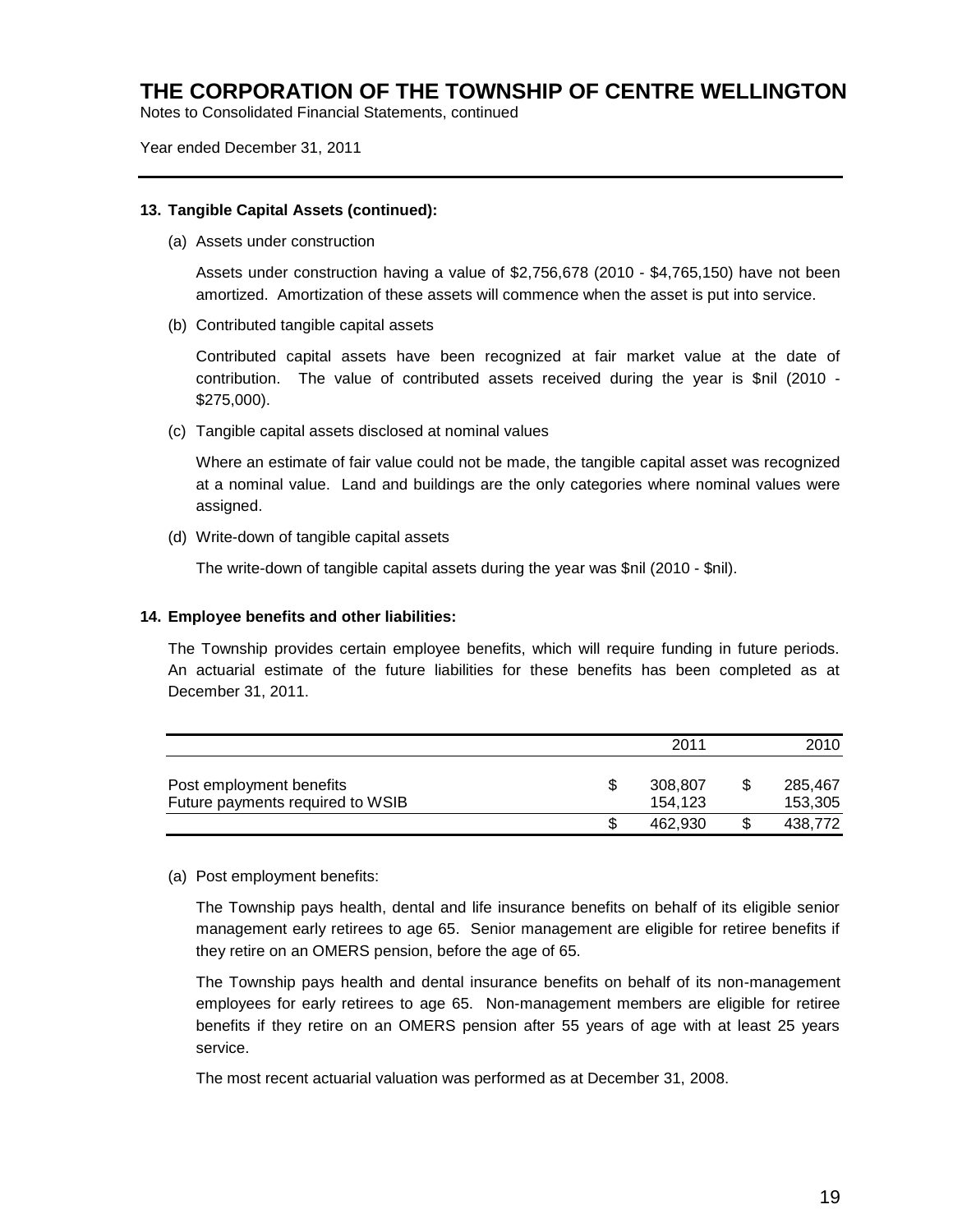Notes to Consolidated Financial Statements, continued

Year ended December 31, 2011

#### **14. Employee benefits and other liabilities (continued):**

(a) Post employment benefits (continued)

Information about the post employment benefit plan is as follows:

|                                                  | 2011          |    | 2010      |
|--------------------------------------------------|---------------|----|-----------|
|                                                  |               |    |           |
| Accrued benefit obligation:                      |               |    |           |
| Balance, beginning of year                       | \$<br>285,467 | S  | 265,287   |
| Current benefit cost                             | 18,843        |    | 17,594    |
| Increase due to plan amendment                   |               |    |           |
| Interest                                         | 14.494        |    | 13,433    |
| <b>Expected benefit payments</b>                 | (9,997)       |    | (10, 847) |
| Expected accrued benefit obligation, end of year | 308,807       |    | 285,467   |
| Unamortized actuarial loss                       |               |    |           |
| Liability for post employment benefits           | \$<br>308,807 | .ፍ | 285,467   |

The unamortized actuarial loss is amortized over the expected average service life of 14 years (2010 – 14 years).

The main actuarial assumptions employed for the valuation are as follows:

(i) Interest (discount rate):

The obligation as at December 31, 2011, of the present value of future liabilities and the expense for the 12 months ended December 31, 2011, were determined using a discount rate of 4.25% (2010 – 5.0%).

(ii) Medical costs:

Medical costs were assumed to increase at the rate of 6.142% for 2012 and 2013, reducing by 0.357% per year to 4.0% in 2019 and 4.0% per year thereafter.

(iii) Dental costs:

Dental costs were assumed to increase at the rate of 4.0% (2010 – 4.0%) per year.

The Township has established a reserve to mitigate the future impact of the post employment benefits obligation. The balance at the end of the year is \$48,863 (2010 - \$39,517).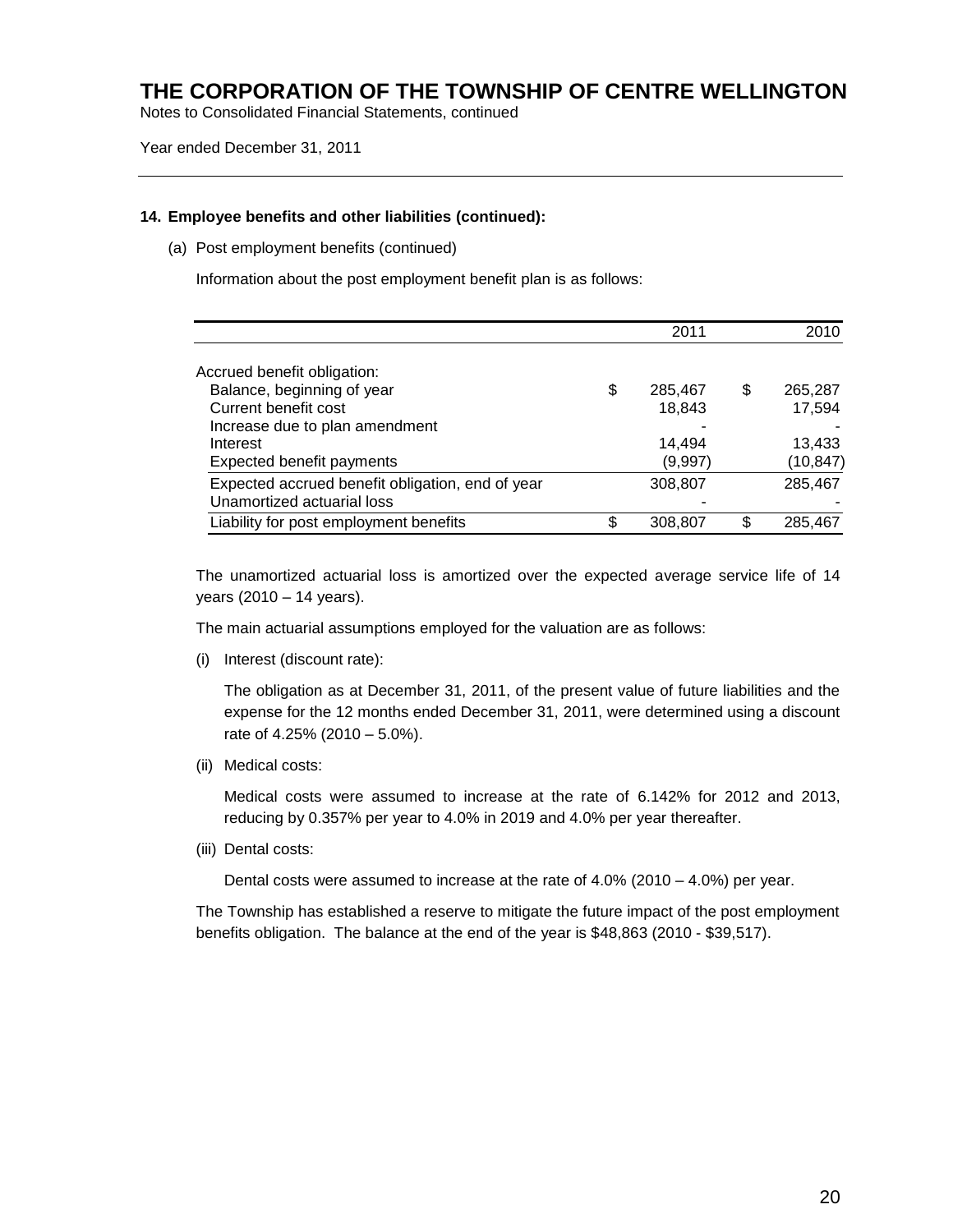Notes to Consolidated Financial Statements, continued

Year ended December 31, 2011

#### **14. Employee benefits and other liabilities (continued):**

(b) WSIB:

With respect to responsibilities under provisions of the Workplace Safety and Insurance Board (WSIB) Act the Township has elected to be treated as a Schedule 2 employer and remits payments to the WSIB as required to fund disability payments. An actuarial estimate of future liabilities has been completed and forms the basis for the estimated liability reported in these financial statements. The most recent actuarial valuation was performed as at December 31, 2010.

Information about the WSIB liability is as follows:

|                                                                                       | 2011                    |     | 2010                 |
|---------------------------------------------------------------------------------------|-------------------------|-----|----------------------|
| Accrued benefit obligation:<br>Balance, beginning of year<br>Current benefit cost     | \$<br>153,305<br>12,965 | \$. | 174,186<br>40,252    |
| Interest<br><b>Expected benefit payments</b>                                          | 6,840<br>(25, 737)      |     | 8,835<br>(35, 222)   |
| Expected accrued benefit obligation, end of year<br>Unamortized actuarial gain (loss) | 147,373<br>6,750        |     | 188,051<br>(34, 746) |
| <b>WSIB liability</b>                                                                 | \$<br>154,123           |     | 153,305              |

Included in expenses is \$905 (2010 - \$4,964) for amortization of the actuarial loss. The unamortized actuarial loss on future payments required to WSIB is amortized over the expected period of the liability which is 10 years (2010 – 10 years).

The main actuarial assumptions employed for the valuation are as follows:

(i) Interest (discount rate):

The obligation as at December 31, 2011, of the present value of future liabilities and the expense for the 12 months ended December 31, 2011, were determined using a discount rate of 4.75% (2010 – 5.0%).

(ii) Administration costs:

Administration costs were assumed to be  $24.0\%$  (2010 – 27%) of the compensation expense.

(iii) Compensation expense:

Compensation costs, which include loss of earnings benefits, health care costs and noneconomic loss awards, were assumed to increase at rates ranging from -1.25% to 4.75% (2010 - -1.0% to 5.0%) depending on the benefit type.

The Township has established a reserve to mitigate the future impact of the WSIB obligation. The balance at the end of the year is \$100,256 (2010 - \$85,718).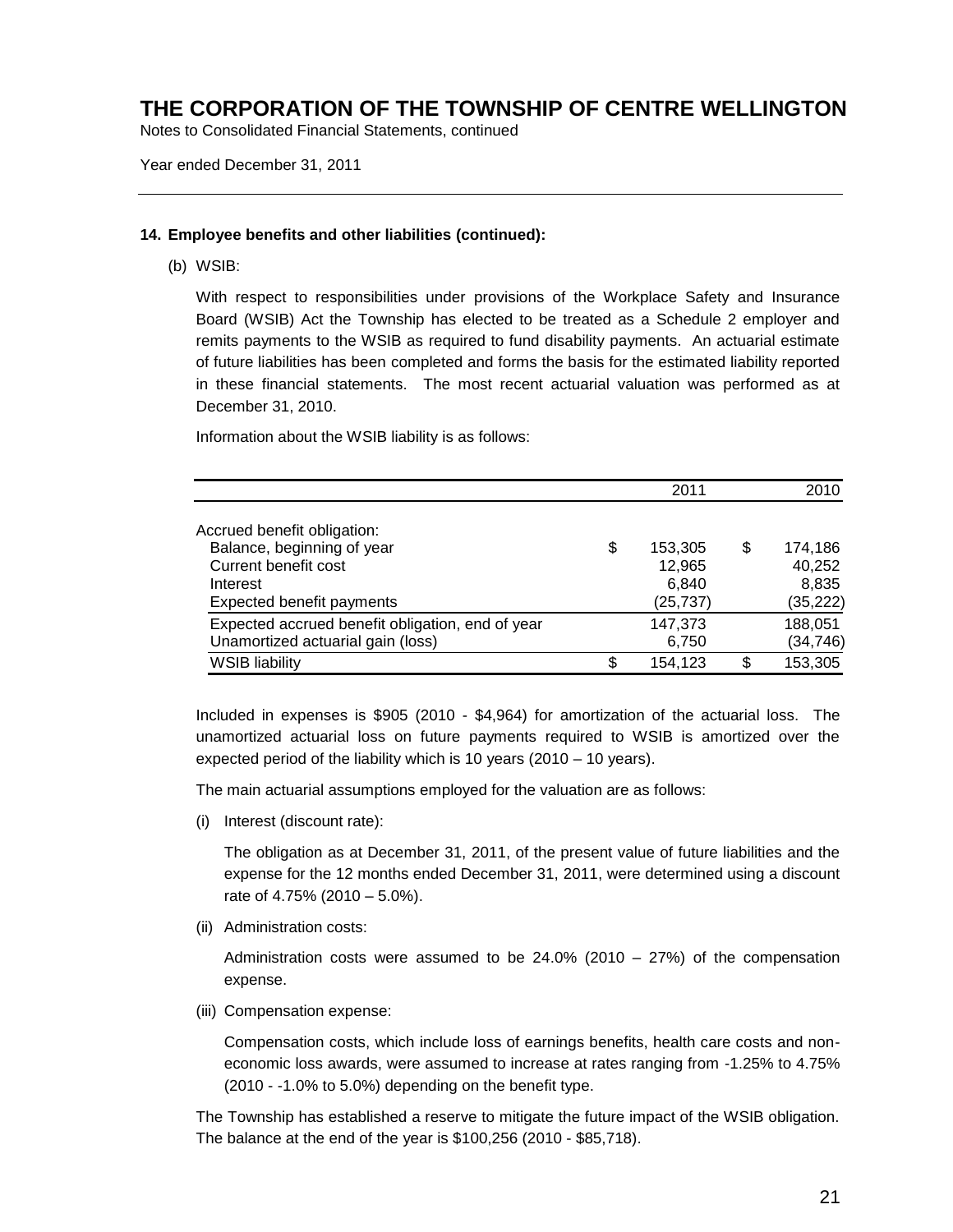Notes to Consolidated Financial Statements, continued

Year ended December 31, 2011

## **15. Accumulated surplus:**

Accumulated surplus consists of individual fund surplus and reserves and reserve funds as follows:

|                                                               | 2011           | 2010           |
|---------------------------------------------------------------|----------------|----------------|
| Surplus:                                                      |                |                |
| Invested in tangible capital assets                           | \$182,748,137  | \$176,870,173  |
| General purposes                                              | 8,114,658      | 11,491,871     |
| Investment in Centre Wellington Energy Inc.                   | 13,716,317     | 13,604,637     |
| Amounts to be recovered:                                      |                |                |
| Post employment benefits                                      | (308, 807)     | (285, 467)     |
| <b>WSIB</b>                                                   | (154, 123)     | (153, 305)     |
| Net long-term liabilities                                     | (14, 180, 278) | (15, 323, 399) |
| <b>Total surplus</b>                                          | 189,935,904    | 186,204,510    |
| Reserves set aside by Council for:                            |                |                |
| Capital works - Wastewater                                    | 3,250,124      | 3,465,603      |
| Working capital                                               | 1,109,662      | 1,109,662      |
| Capital works - Roads                                         | 215.761        | 221,538        |
| Replacement of equipment                                      | 1,311,200      | 1,209,162      |
| Capital works - Waterworks                                    | 3,997,362      | 4,559,727      |
| Other                                                         | 2,667,634      | 1,808,030      |
| Capital works - Cultural                                      | 12,398         | 8,862          |
| Capital works - Fire                                          | 10,316         | 7,770          |
| Planning                                                      | 65.375         | 24,760         |
| Contingencies                                                 | 130,100        | 5,100          |
| <b>Total reserves</b>                                         | 12,769,932     | 12,420,214     |
| Reserve funds set aside for specific purposes by Council for: |                |                |
| Capital works - Other                                         | 1,803,479      | 2,222,642      |
| Capital works - Social services                               | 104,618        | 83,746         |
| Capital works - Roads                                         | 12,381         | 12,225         |
| Capital works - Wastewater                                    | 2,526,747      | 2,380,676      |
| Capital works - Waterworks                                    | 1,430,046      | 1,051,821      |
| Total reserve funds                                           | 5,877,271      | 5,751,110      |
| Accumulated surplus                                           | \$208,583,107  | \$204,375,834  |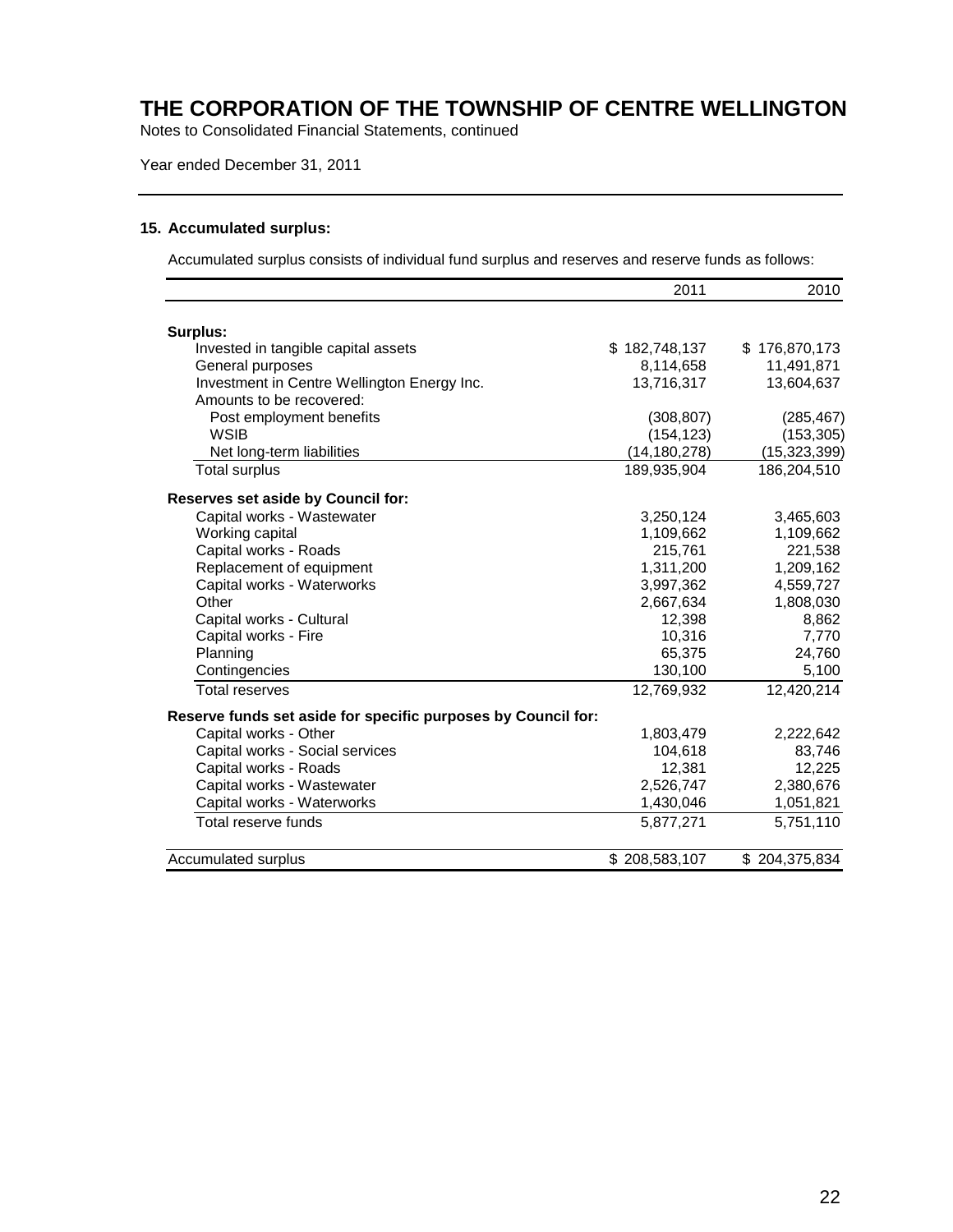Notes to Consolidated Financial Statements, continued

#### Year ended December 31, 2011

#### **16. Segmented information:**

The Township of Centre Wellington is a diversified municipal government institution that provides a wide range of services to its citizens, including roads, water and wastewater services, planning, parks and recreation, fire, administration of the building code, stray animal control, cemetery operations and various cultural and social activities. For management reporting purposes, the Township's operations and activities are reported by fund. Funds were created for the purpose of recording specific activities to attain certain objectives in accordance with special regulations, restrictions or limitations.

Township services are provided by departments and their activities are reported in these funds. Certain departments have been separately disclosed in the segmented information in the following schedule.

|                                 | General    |           | Protection           |          | Transportation |    | Environmental   |    | Health          |                 | Social and Family        |         | Recreation &   |             | Planning &               |    | 2011          |
|---------------------------------|------------|-----------|----------------------|----------|----------------|----|-----------------|----|-----------------|-----------------|--------------------------|---------|----------------|-------------|--------------------------|----|---------------|
|                                 | Government |           |                      | Services |                |    | <b>Services</b> |    | <b>Services</b> | <b>Services</b> |                          | Culture |                | Development |                          |    | Consolidated  |
| <b>Revenues</b>                 |            |           |                      |          |                |    |                 |    |                 |                 |                          |         |                |             |                          |    |               |
| Taxation                        | S          | 2.026.177 | \$1,388,888          | £.       | 3,532,737      | -S | $\sim$          | \$ | 36,185          | S               | 269,974                  | s.      | 2,008,737      | S           | 559,711                  | S  | 9.822.409     |
| Government transfers            |            | 1.115.030 | 143,196              |          | 3,059,412      |    | 254,053         |    |                 |                 | 39,999                   |         | 504,036        |             | 18,742                   |    | 5,134,468     |
| Development charges earned      |            | 17,385    | 201,160              |          | 175,216        |    | 696,902         |    |                 |                 |                          |         | 300,494        |             | 5,123                    |    | 1,396,280     |
| Licences and permits            |            | 23.989    | 890,507              |          |                |    |                 |    |                 |                 |                          |         |                |             |                          |    | 914,496       |
| Fees, rents and concessions     |            | 186,747   | 37,984               |          | 71,264         |    | 7,003,469       |    | 110,218         |                 | 126,166                  |         | 1,813,898      |             | 145,768                  |    | 9,495,514     |
| Penalties and interest on taxes |            | 401,990   |                      |          | ۰              |    |                 |    |                 |                 | ٠                        |         |                |             | ٠                        |    | 401,990       |
| Interest, donations and other   |            | 772,632   | 12,214               |          | 13,729         |    | 71.158          |    | 47,021          |                 | 13,857                   |         | 74,591         |             | 2,028                    |    | 1,007,230     |
| Equity earnings from Centre     |            | 111,680   | ٠                    |          | ٠              |    | ٠               |    |                 |                 | ٠                        |         | ٠              |             | ٠                        |    | 111,680       |
| Wellington Energy Inc.          |            |           |                      |          |                |    |                 |    |                 |                 |                          |         |                |             |                          |    |               |
| Developer contributions         |            | 25,995    |                      |          | 524,415        |    | ۰               |    | ٠               |                 | ۰                        |         | 80,495         |             | 56,122                   |    | 687,027       |
| Gaming revenue                  |            |           | 310,000              |          | 1,910,916      |    |                 |    |                 |                 | $\overline{\phantom{a}}$ |         |                |             | ٠                        |    | 2,220,916     |
| Loss on disposal of tangible    |            | 186,414   |                      |          | (66,001)       |    | (14, 421)       |    | ٠               |                 | ۰                        |         | 891            |             | $\overline{\phantom{a}}$ |    | 106,883       |
| capital assets                  |            |           |                      |          |                |    |                 |    |                 |                 |                          |         |                |             |                          |    |               |
| <b>Total Revenues</b>           | S          | 4,868,039 | $$2.983.949$ \\$     |          | $9,221,688$ \$ |    | 8,011,161       | -S | $193.424$ \$    |                 | 449,996                  | \$      | 4,783,142 \$   |             | 787,494                  |    | \$31,298,893  |
| <b>Expenses</b>                 |            |           |                      |          |                |    |                 |    |                 |                 |                          |         |                |             |                          |    |               |
| Salaries and benefits           | \$         | 1.397.821 | \$1.775.188          | ∣\$.     | 1.577.203      | S  | 1,912,443       | S  | 55.888          | \$              | 208,424                  | s.      | $2,337,601$ \$ |             | 486,217                  | \$ | 9.750.785     |
| Goods and services              |            | 997,989   | 318,818              |          | 3,339,896      |    | 2,482,625       |    | 108,602         |                 | 184,825                  |         | 1,620,380      |             | 362,798                  |    | 9,415,933     |
| <b>Transfer payments</b>        |            |           | 120,705              |          |                |    | 147,540         |    |                 |                 | ٠                        |         | 51,300         |             |                          |    | 319,545       |
| Interest and rental             |            | 19.995    | 17,557               |          | 86,251         |    | 323.640         |    |                 |                 |                          |         | 298,044        |             | 28,376                   |    | 773,863       |
| Amortization                    |            | 384,543   | 215,838              |          | 4,005,828      |    | 1,616,244       |    | 3,206           |                 | 18,656                   |         | 587,179        |             | ÷.                       |    | 6,831,494     |
| <b>Total Expenses</b>           | S          | 2,800,348 | \$<br>$2,448,106$ \$ |          | 9,009,178 \$   |    | 6,482,492       | S  | 167,696         | -S              | 411,905                  | ١s      | 4,894,504 \$   |             | 877,391                  |    | \$ 27,091,620 |
|                                 |            |           |                      |          |                |    |                 |    |                 |                 |                          |         |                |             |                          |    |               |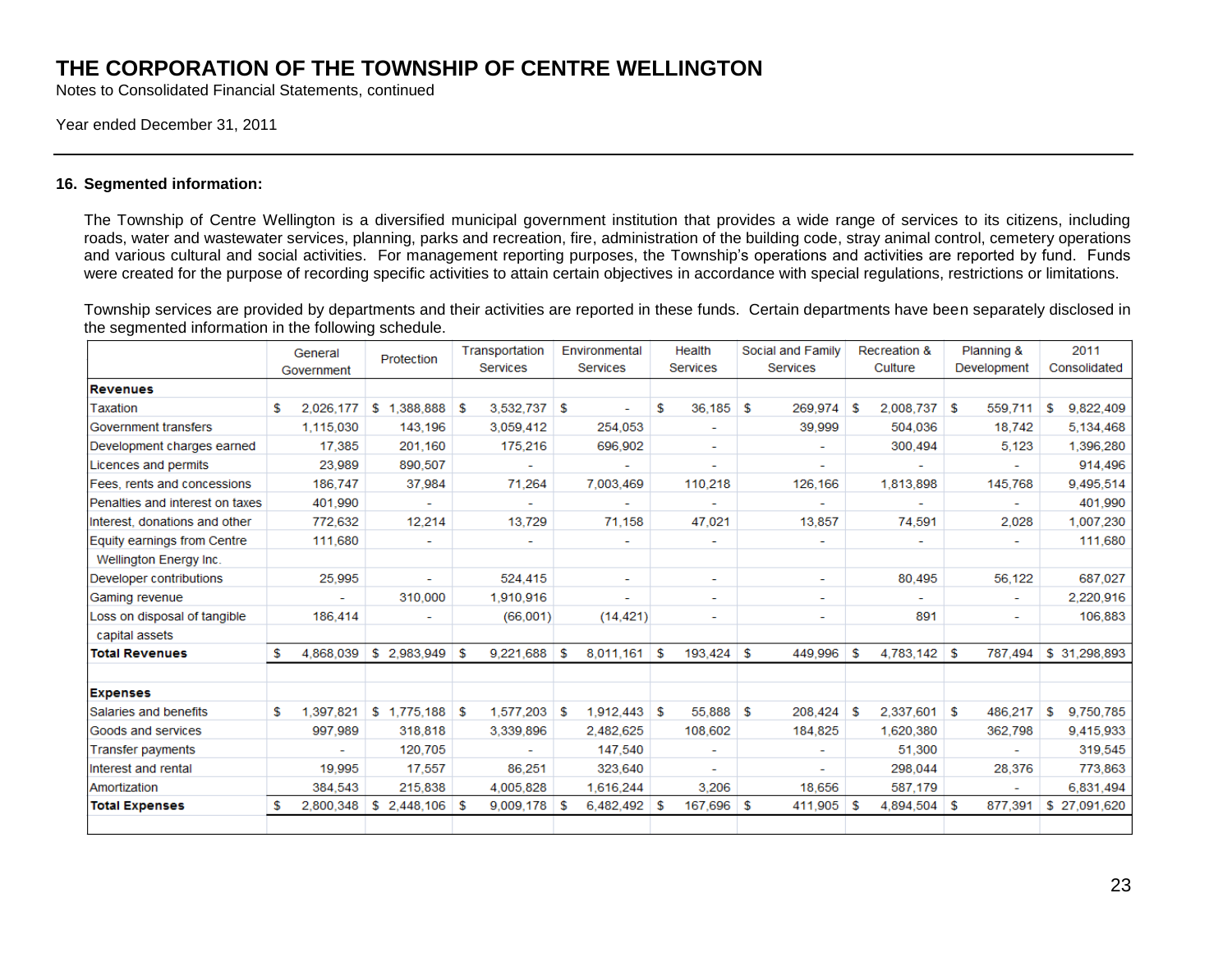Notes to Consolidated Financial Statements, continued

## **16. Segmented information (continued):**

|                                 | General<br>Government |           |                          |   |                |   |                      |    | Protection               | Transportation<br>Services |                          | Environmental<br>Services |              | Health<br>Services |         | Social and Family<br>Services |              | Recreation &<br>Culture |  | Planning &<br>Development |  | 2010<br>Consolidated |  |
|---------------------------------|-----------------------|-----------|--------------------------|---|----------------|---|----------------------|----|--------------------------|----------------------------|--------------------------|---------------------------|--------------|--------------------|---------|-------------------------------|--------------|-------------------------|--|---------------------------|--|----------------------|--|
| <b>Revenues</b>                 |                       |           |                          |   |                |   |                      |    |                          |                            |                          |                           |              |                    |         |                               |              |                         |  |                           |  |                      |  |
| Taxation                        | \$                    | 1.958.438 | \$1,347,897              | S | $3,411,452$ \$ |   | $\ddot{\phantom{a}}$ | \$ | 57,922                   | -S                         | 254,464                  | S                         | 1,926,427    | s.                 | 537.099 | S                             | 9,493,699    |                         |  |                           |  |                      |  |
| Government transfers            |                       | 1,303,775 | 25,965                   |   | 3,456,490      |   | 678,665              |    |                          |                            | 45,500                   |                           | 1,170,323    |                    | 97,028  |                               | 6,777,746    |                         |  |                           |  |                      |  |
| Development charges earned      |                       | 76,054    | 21,160                   |   | 1,133,297      |   | 581,900              |    | ٠                        |                            |                          |                           | 284,754      |                    | 9,397   |                               | 2,106,562    |                         |  |                           |  |                      |  |
| Licences and permits            |                       | 22,267    | 758,971                  |   |                |   |                      |    |                          |                            |                          |                           |              |                    |         |                               | 781,238      |                         |  |                           |  |                      |  |
| Fees, rents and concessions     |                       | 124,047   | 37,310                   |   | 73,326         |   | 7,255,395            |    | 116,127                  |                            | 116,365                  |                           | 1,720,734    |                    | 65,307  |                               | 9,508,611    |                         |  |                           |  |                      |  |
| Penalties and interest on taxes |                       | 390,643   | ч                        |   | ٠              |   |                      |    | $\blacksquare$           |                            | $\overline{a}$           |                           |              |                    | ٠       |                               | 390,643      |                         |  |                           |  |                      |  |
| Interest, donations and other   |                       | 712,155   | 54,487                   |   | 11,771         |   | 50,521               |    | 30,186                   |                            | 16,567                   |                           | 361,923      |                    | 8,709   |                               | 1,246,319    |                         |  |                           |  |                      |  |
| Equity earnings from Centre     |                       | 318,360   | ۰                        |   |                |   | ۰                    |    | $\overline{\phantom{a}}$ |                            | $\blacksquare$           |                           |              |                    | ٠       |                               | 318,360      |                         |  |                           |  |                      |  |
| Wellington Energy Inc.          |                       |           |                          |   |                |   |                      |    |                          |                            |                          |                           |              |                    |         |                               |              |                         |  |                           |  |                      |  |
| Developer contributions         |                       | 3,000     | $\overline{\phantom{a}}$ |   | 37,265         |   | 870                  |    | ٠                        |                            | $\overline{\phantom{a}}$ |                           | 90,000       |                    | 86,557  |                               | 217,692      |                         |  |                           |  |                      |  |
| Gaming revenue                  |                       | 180,000   | ۰                        |   | 1,925,327      |   |                      |    |                          |                            |                          |                           | 97,627       |                    | ۰       |                               | 2,202,954    |                         |  |                           |  |                      |  |
| Loss on disposal of tangible    |                       | 1,486     |                          |   | 37,066         |   | (12, 817)            |    | (3, 184)                 |                            | (13, 810)                |                           | (198, 459)   |                    |         |                               | (189, 718)   |                         |  |                           |  |                      |  |
| capital assets                  |                       |           |                          |   |                |   |                      |    |                          |                            |                          |                           |              |                    |         |                               |              |                         |  |                           |  |                      |  |
| <b>Total Revenues</b>           | \$                    | 5,090,225 | \$2,245,790              | S | 10,085,994     | S | 8,554,534            | S  | 201,051                  | s.                         | 419,086                  | S                         | 5,453,329 \$ |                    | 804.097 |                               | \$32,854,106 |                         |  |                           |  |                      |  |
| <b>Expenses</b>                 |                       |           |                          |   |                |   |                      |    |                          |                            |                          |                           |              |                    |         |                               |              |                         |  |                           |  |                      |  |
| Salaries and benefits           | S                     | 1,430,261 | \$1,726,509              | S | 1,517,025      | S | 1,783,435            | S  | 63,462                   | -S                         | 181,694                  | \$.                       | 2,227,685    | -S                 | 495,574 | S                             | 9,425,645    |                         |  |                           |  |                      |  |
| Goods and services              |                       | 921,218   | 305,234                  |   | 2,821,948      |   | 2,060,263            |    | 85,242                   |                            | 171,163                  |                           | 1,586,394    |                    | 425,646 |                               | 8,377,108    |                         |  |                           |  |                      |  |
| <b>Transfer payments</b>        |                       |           | 117,599                  |   |                |   | 143,734              |    |                          |                            |                          |                           | 51,217       |                    | ۰       |                               | 312,550      |                         |  |                           |  |                      |  |
| Interest and rental             |                       | 19,786    | 18,313                   |   | 93,211         |   | 272,414              |    |                          |                            |                          |                           | 310,162      |                    | ۰       |                               | 713,886      |                         |  |                           |  |                      |  |
| Amortization                    |                       | 366,894   | 229,454                  |   | 3,802,397      |   | 1,523,786            |    | 2,532                    |                            | 16,853                   |                           | 511,269      |                    |         |                               | 6,453,185    |                         |  |                           |  |                      |  |
| <b>Total Expenses</b>           | S                     | 2,738,159 | $$2,397,109$ \\$         |   | 8,234,581      | S | 5,783,632            | -S | 151,236                  | s.                         | 369,710                  | S                         | 4,686,727    | \$                 | 921,220 |                               | \$25,282,374 |                         |  |                           |  |                      |  |
|                                 |                       |           |                          |   |                |   |                      |    |                          |                            |                          |                           |              |                    |         |                               |              |                         |  |                           |  |                      |  |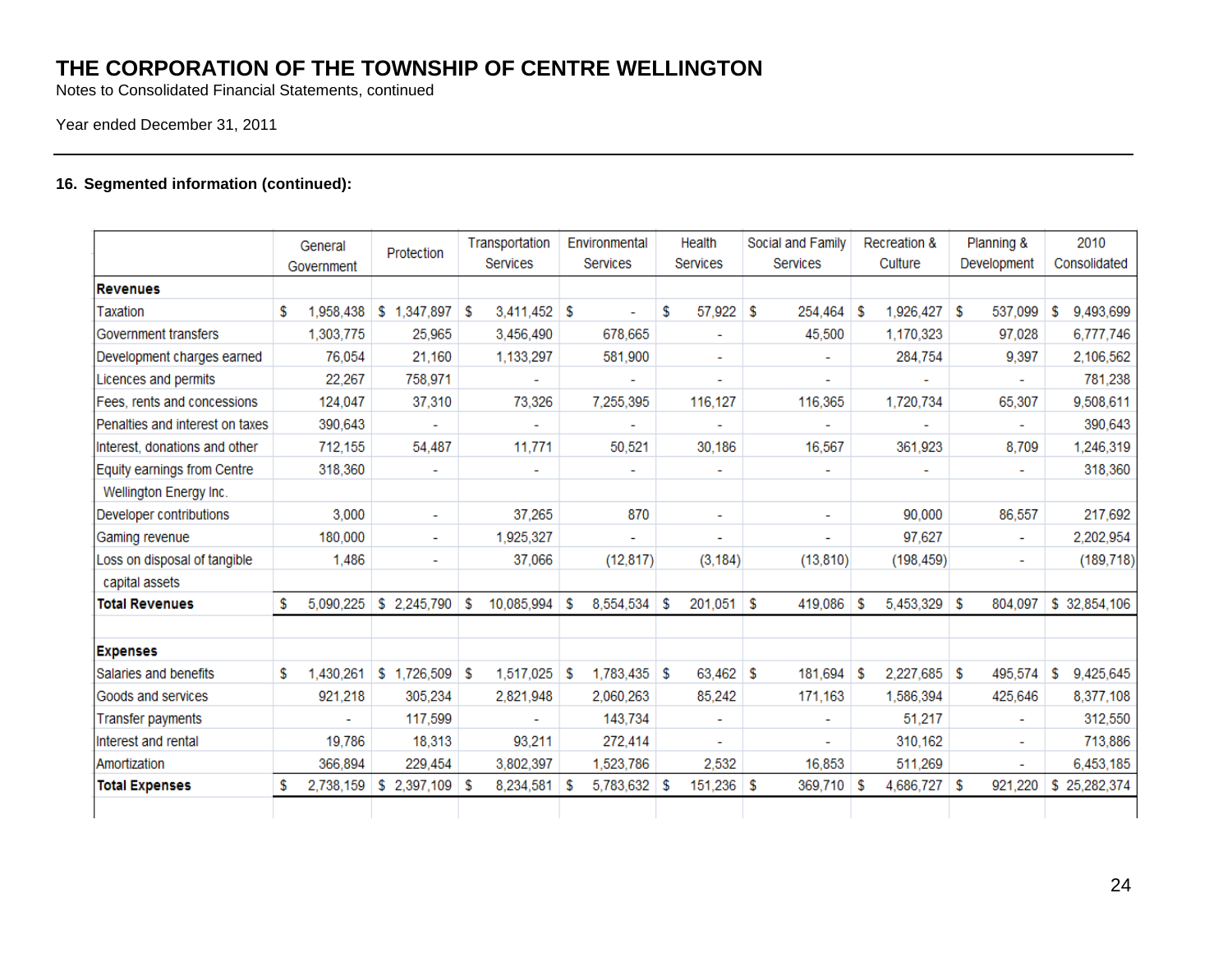

**KPMG LLP** Telephone 519-747-8800 **Chartered Accountants** Fax 519-747-8830 115 King Street South, 2<sup>nd</sup> Floor **Internet** www.kpmg.ca Waterloo ON N2J 5A3

# **INDEPENDENT AUDITORS' REPORT**

To the Members of Council, Inhabitants and Ratepayers of the Corporation of the Township of Centre **Wellington** 

We have audited the accompanying financial statements of financial position of the trust funds of The Corporation of the Township of Centre Wellington as at December 31, 2011 and the statement of financial activities of the trust funds for the year then ended, and notes, comprising a summary of significant accounting policies and other explanatory information.

## *Management's Responsibility for the Financial Statements*

Management is responsible for the preparation and fair presentation of these financial statements in accordance with Canadian generally accepted accounting principles, and for such internal control as management determines is necessary to enable the preparation of financial statements that are free from material misstatement, whether due to fraud or error.

### *Auditors' Responsibility*

Our responsibility is to express an opinion on these financial statements based on our audit. We conducted our audit in accordance with Canadian generally accepted auditing standards. Those standards require that we comply with ethical requirements and plan and perform an audit to obtain reasonable assurance about whether the financial statements are free from material misstatement.

An audit involves performing procedures to obtain audit evidence about the amounts and disclosures in the financial statements. The procedures selected depend on our judgment, including the assessment of the risks of material misstatement of the financial statements, whether due to fraud or error. In making those risk assessments, we consider internal control relevant to the entity's preparation and fair presentation of the financial statements in order to design audit procedures that are appropriate in the circumstances, but not for the purpose of expressing an opinion on the effectiveness of the entity's internal control. An audit also includes evaluating the appropriateness of accounting policies used and the reasonableness of accounting estimates made by management, as well as evaluating the overall presentation of the financial statements.

We believe that the audit evidence we have obtained is sufficient and appropriate to provide a basis for our qualified audit opinion.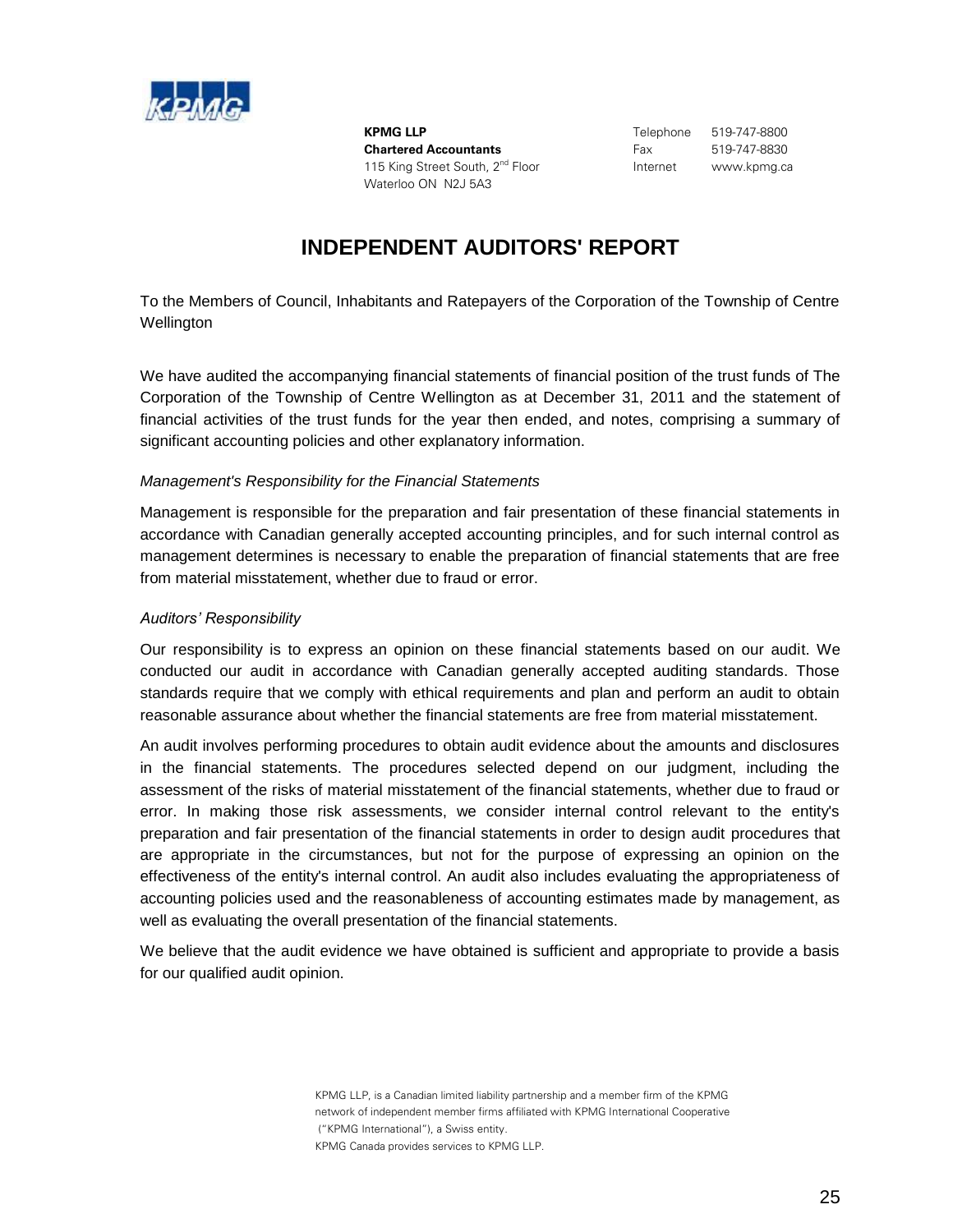

## *Basis for Qualified Opinion*

.

In common with many not-for-profit organizations, the trust funds of the Corporation of the Township of Centre Wellington derives revenue from sundry sources, the completeness of which is not susceptible to satisfactory audit verification. Accordingly, our verification of these revenues was limited to the amounts recorded in the records of the entity and we were not able to determine whether any adjustments might be necessary to revenue, excess of revenues over expenses, assets and net assets.

## *Qualified Opinion*

In our opinion, except for the possible effects of the matter described in the Basis for Qualified Opinion paragraph, the financial statements present fairly, in all material respects, the financial position of the trust funds of The Corporation of the Township of Centre Wellington as at December 31, 2011, and the results of its operations for the year then ended in accordance with Canadian generally accepted accounting principles.

 $KPMG$  14P

Chartered Accountants, Licensed Public Accountants

July 16, 2012 Waterloo, Canada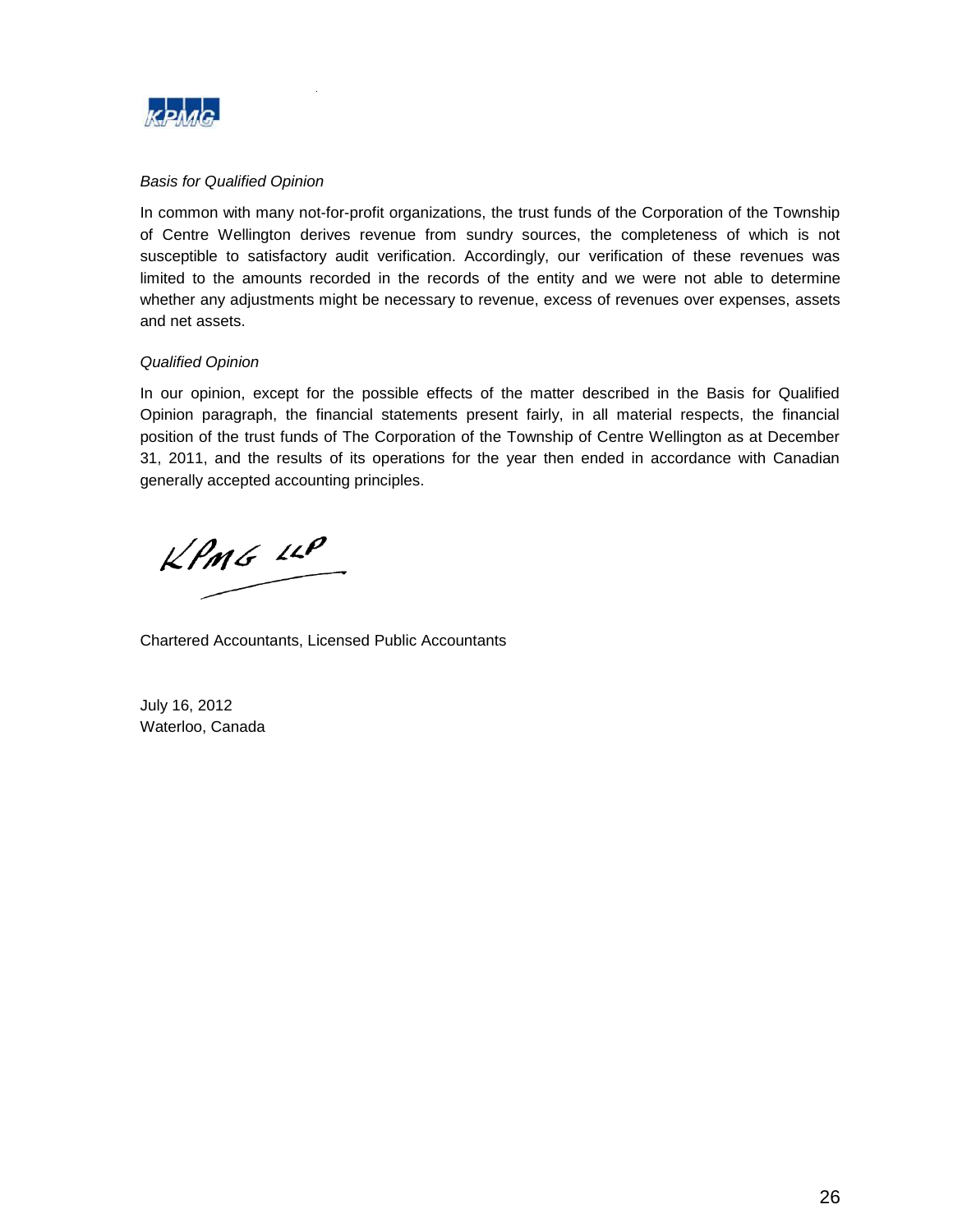Trust Funds - Statement of Financial Position

As at December 31, 2011, with comparative figures for 2010

|                           |     | Elora<br>Cemetery<br>Perpetual<br>Care | Fergus<br>Cemetery<br>Perpetual<br>Care | Mount<br>Carmel<br>Cemetery<br>Perpetual<br>Care |        | M.W.<br><b>Baptie</b><br>Scholarship | 2011<br>Total | 2010<br>Total |
|---------------------------|-----|----------------------------------------|-----------------------------------------|--------------------------------------------------|--------|--------------------------------------|---------------|---------------|
| Assets:                   |     |                                        |                                         |                                                  |        |                                      |               |               |
| Cash                      | \$  | 31,789                                 | \$<br>13,099                            | \$<br>2,999                                      | \$     | 4,385                                | \$<br>52,272  | \$<br>97,966  |
| Term deposit certificates |     | 240,955                                | 436,731                                 | 32,127                                           |        | 1,000                                | 710,813       | 627,000       |
| CIBC stock - at cost      |     |                                        | 1,299                                   | $\overline{\phantom{a}}$                         |        |                                      | 1,299         | 1,299         |
| Due from Township         |     | 545                                    |                                         | $\overline{\phantom{a}}$                         |        |                                      | 545           | 6,815         |
|                           | \$. | 273,289                                | \$<br>451,129                           | \$<br>35,126                                     | \$     | 5,385                                | \$<br>764,929 | \$<br>733,080 |
| Liabilities:              |     |                                        |                                         |                                                  |        |                                      |               |               |
| Due to Township           | \$  | $\sim 10$                              | \$<br>1,458                             | \$                                               | $-$ \$ | $\sim$                               | \$<br>1,458   | \$            |
| Balance - Capital         |     | 273,289                                | 449,671                                 | 35,126                                           |        | 5,385                                | 763,471       | 733,080       |
|                           |     | 273,289                                | \$<br>451,129                           | \$<br>35,126                                     |        | 5,385                                | \$<br>764,929 | \$<br>733,080 |

See accompanying notes to financial statements.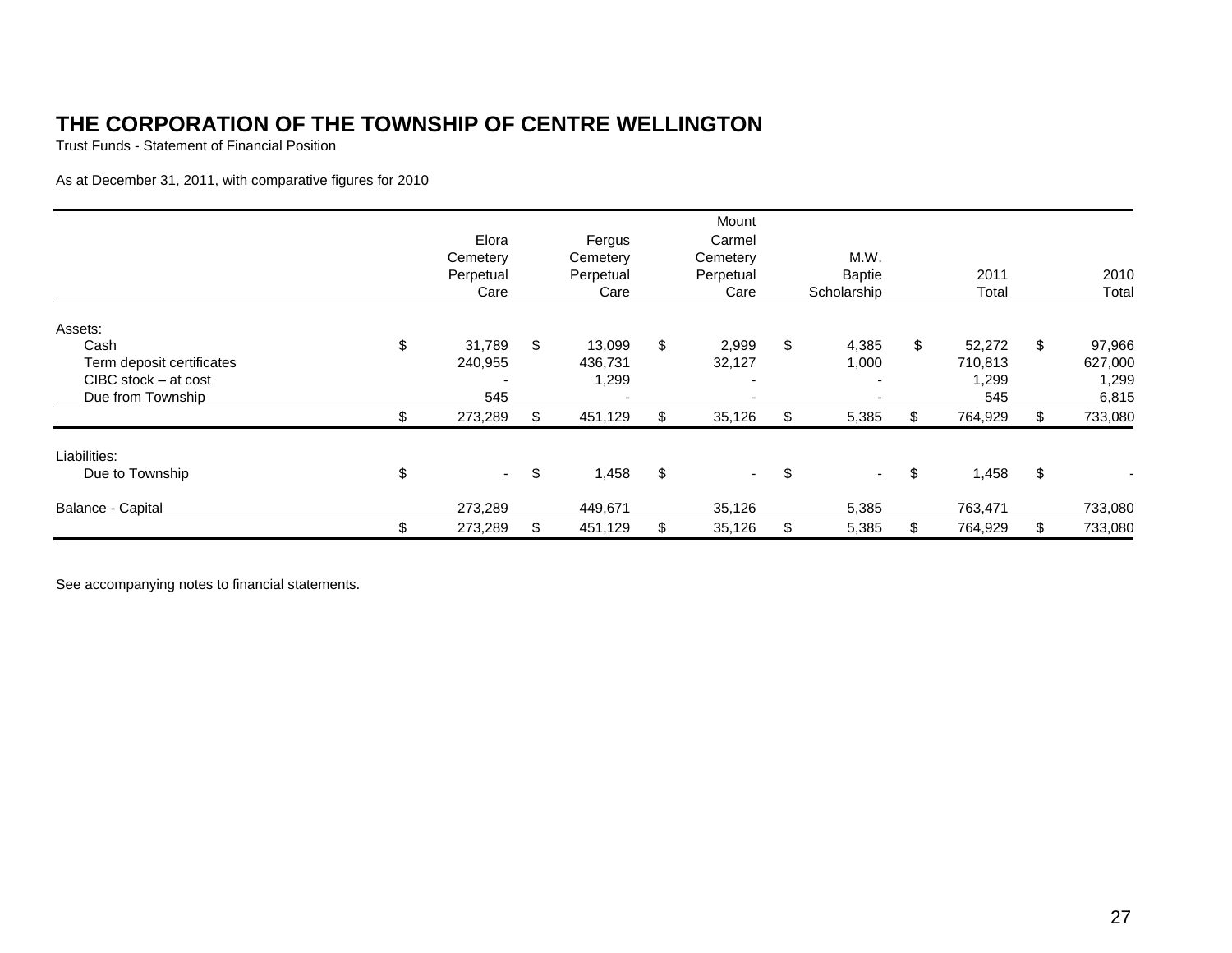Trust Funds - Statement of Operations and Changes in Net Financial Assets

Year ended December 31, 2011, with comparative figures for 2010

|                                               | Elora<br>Cemetery<br>Perpetual<br>Care | Fergus<br>Cemetery<br>Perpetual<br>Care | Mount<br>Carmel<br>Cemetery<br>Perpetual<br>Care | M.W.<br><b>Baptie</b><br>Scholarship | 2011<br>Total | 2010<br>Total |
|-----------------------------------------------|----------------------------------------|-----------------------------------------|--------------------------------------------------|--------------------------------------|---------------|---------------|
| Revenue:                                      |                                        |                                         |                                                  |                                      |               |               |
| Sale of plots and cemetery fees               | \$<br>12,848                           | \$<br>17,284                            | \$                                               | \$                                   | \$<br>30,132  | \$<br>36,512  |
| Interest earned                               | 5,998                                  | 10,172                                  | 514                                              | 55                                   | 16,739        | 16,600        |
|                                               | 18,846                                 | 27,456                                  | 514                                              | 55                                   | 46,871        | 53,112        |
| Expenses:                                     |                                        |                                         |                                                  |                                      |               |               |
| Reimbursement to Township                     | 5,998                                  | 10,172                                  |                                                  |                                      | 16,170        | 16,306        |
| <b>Reimbursement to Mount Carmel Cemetery</b> |                                        |                                         | 260                                              |                                      | 260           | 258           |
| Scholarships                                  |                                        |                                         |                                                  | 50                                   | 50            | 50            |
|                                               | 5,998                                  | 10,172                                  | 260                                              | 50                                   | 16,480        | 16,614        |
| Surplus                                       | 12,848                                 | 17,284                                  | 254                                              | 5                                    | 30,391        | 36,498        |
| Net financial assets, beginning of year       | 260,441                                | 432,387                                 | 34,872                                           | 5,380                                | 733,080       | 696,582       |
| Net financial assets, end of year             | \$<br>273,289                          | \$<br>449,671                           | \$<br>35,126                                     | \$<br>5,385                          | \$<br>763,471 | \$<br>733,080 |

See accompanying notes to financial statements.